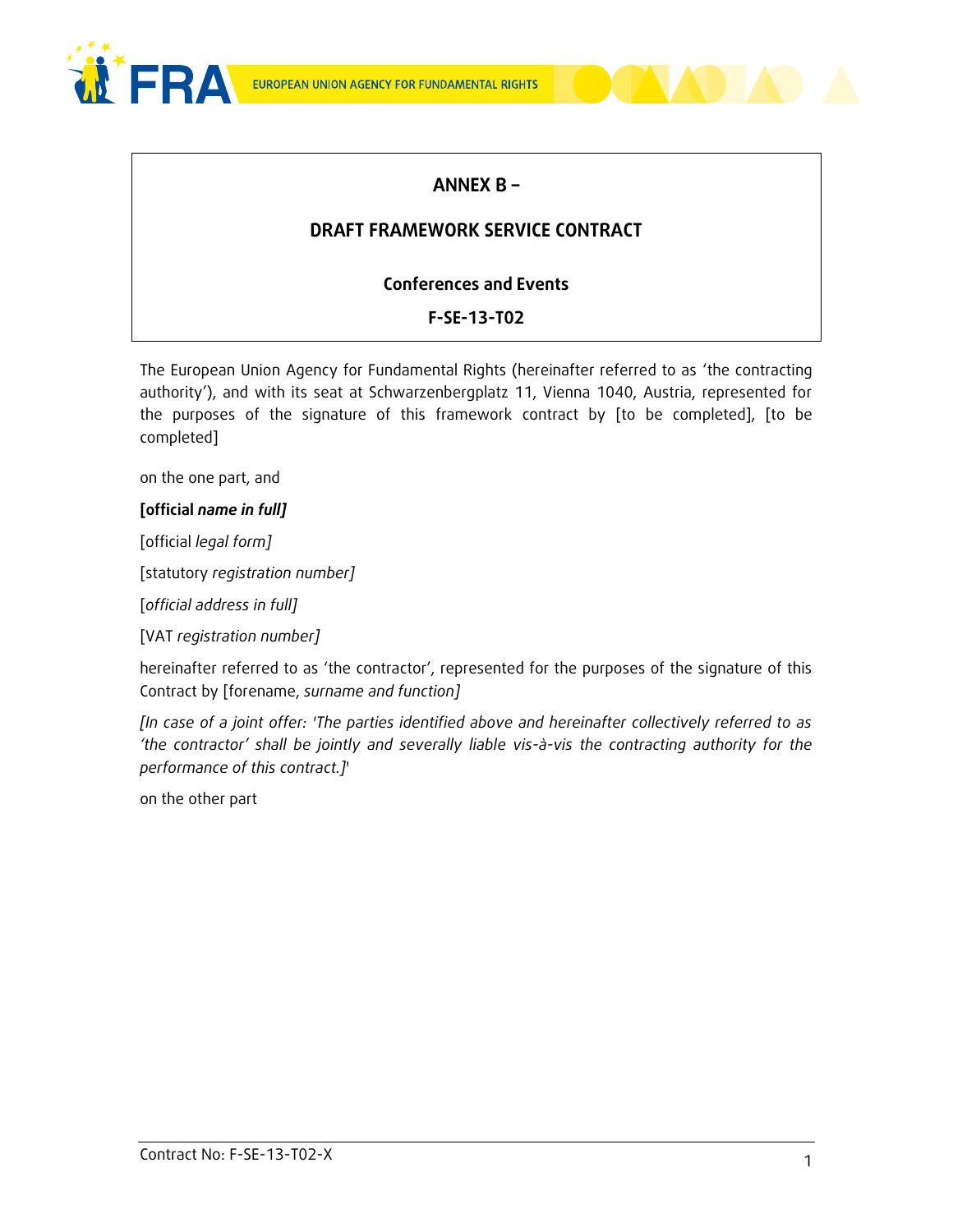#### HAVE AGREED

the **special conditions**, the **general conditions** for service framework contracts, the **Model Specific Contract** and the following Annexes:

| Annex I   | Tender and Technical Specifications (Invitation to Tender No F-SE-13-T02 of<br>18/06/2013).              |  |
|-----------|----------------------------------------------------------------------------------------------------------|--|
| Annex II  | Contractor's Tender of [to be completed] – Original archived at the Contracting<br>authority's premises. |  |
| Annex III | Bank Identification Form and Legal Entities File                                                         |  |
| Annex IV  | Pre-financing Guarantee Model                                                                            |  |
| Annex IV  | Power of Attorney                                                                                        |  |

which form an integral part of this framework contract (hereinafter referred to as 'the FWC').

- The terms set out in the special conditions shall take precedence over those in the other parts of the FWC.
- The terms set out in the general conditions shall take precedence over those in the model order form and model specific contract
- The terms set out in the model order form and model specific contract shall take precedence over those in the other annexes.
- The terms set out in the tender specifications (Annex I) shall take precedence over those in the tender (Annex II).
- The terms set out in the framework contract shall take precedence over those in the order forms and specific contracts.
- The terms set out in the specific contracts/order forms shall take precedence over those in the requests for services.
- The terms set out in the requests for services shall take precedence over those in the specific tenders.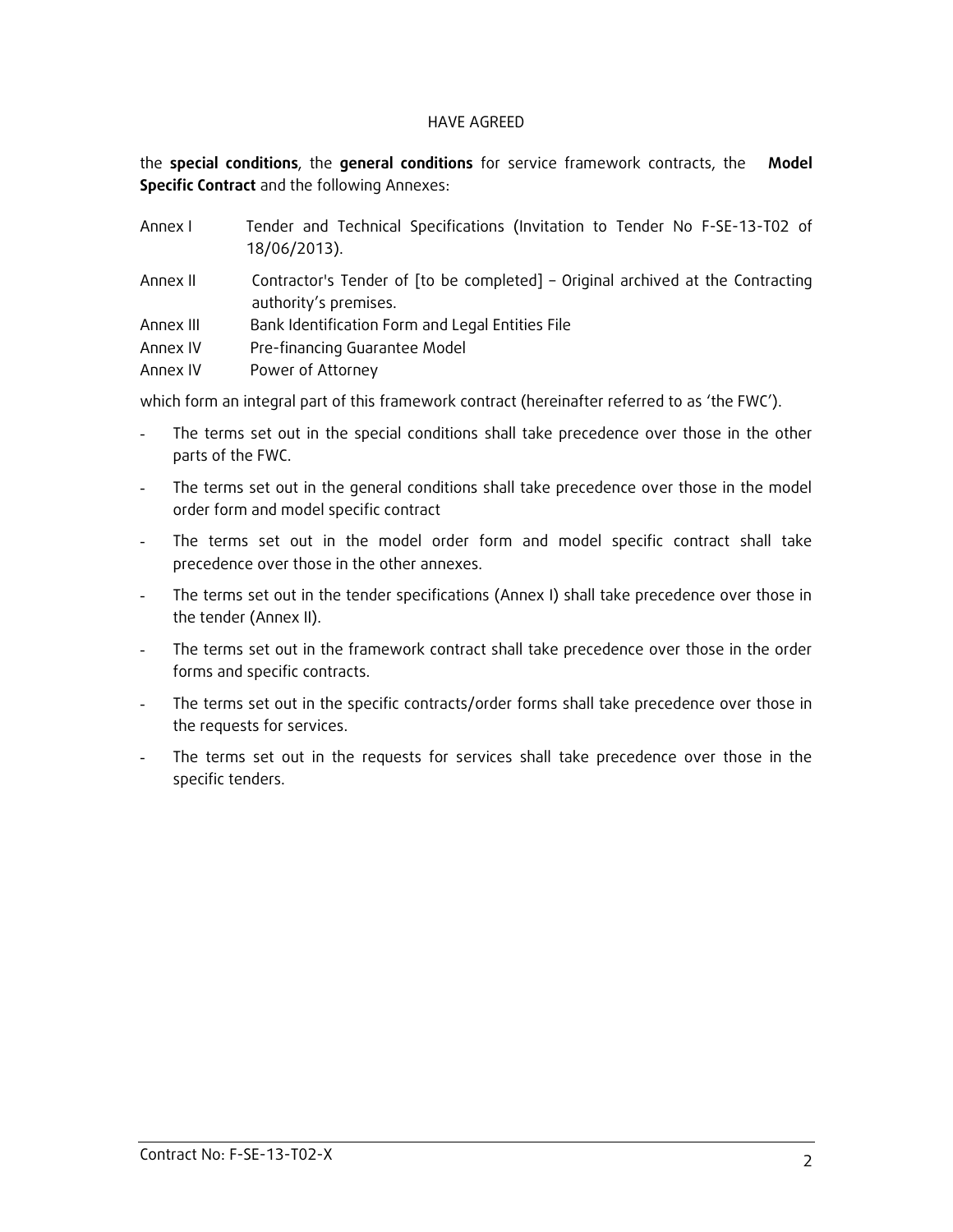### **SPECIAL CONDITIONS**

#### **1.1 SUBJECT MATTER**

**1.1.1** The subject matter of the FWC is the provision of the following services to the contracting authority, as follows:

Conferences and events taking place in any country of the EU Member States and Candidate Countries

**1.1.2** Signature of the FWC imposes no obligation on the contracting authority to purchase. Only performance of the FWC through order forms or specific contracts is binding on the contracting authority.

#### **1.1.3 Multiple framework contract**

The contractor is selected for a multiple FWC with reopening of competition between [to be completed] contractors.

### **1.2 ENTRY INTO FORCE AND DURATION**

- **1.2.1** The FWC shall enter into force on the date on which it is signed by the last party.
- **1.2.2** Under no circumstances may performance commence before the date on which the FWC enters into force. Execution of the tasks may under no circumstances begin before the date on which the order form or specific contract enters into force.
- **1.2.3** The FWC is concluded for a period of one (1) year with effect from the date on which it enters into force. Unless otherwise is specified, all periods specified in the FWC are calculated in calendar days.
- **1.2.4** The order forms or specific contracts shall be signed before the FWC expires.

The FWC shall continue to apply to such order forms and specific contracts after its expiry. They shall be executed no later than six (6) months after its expiry.

#### **1.2.5 FWC renewal**

The FWC shall be renewed automatically up to three (3) times under the same conditions, unless written notification to the contrary is sent by one of the parties and received by the other three months before expiry of the period indicated in Article 1.2.3. Renewal does not imply any modification or deferment of existing obligations.

### **1.3 PRICES**

**1.3.1** The maximum amount of the FWC shall be EUR [to *be completed]* excluding VAT. However, this must in no way be construed as a commitment on the contracting authority to purchase for the maximum amount.

The maximum prices of the services shall be as listed in Annex II.

#### **1.3.2 Price revision**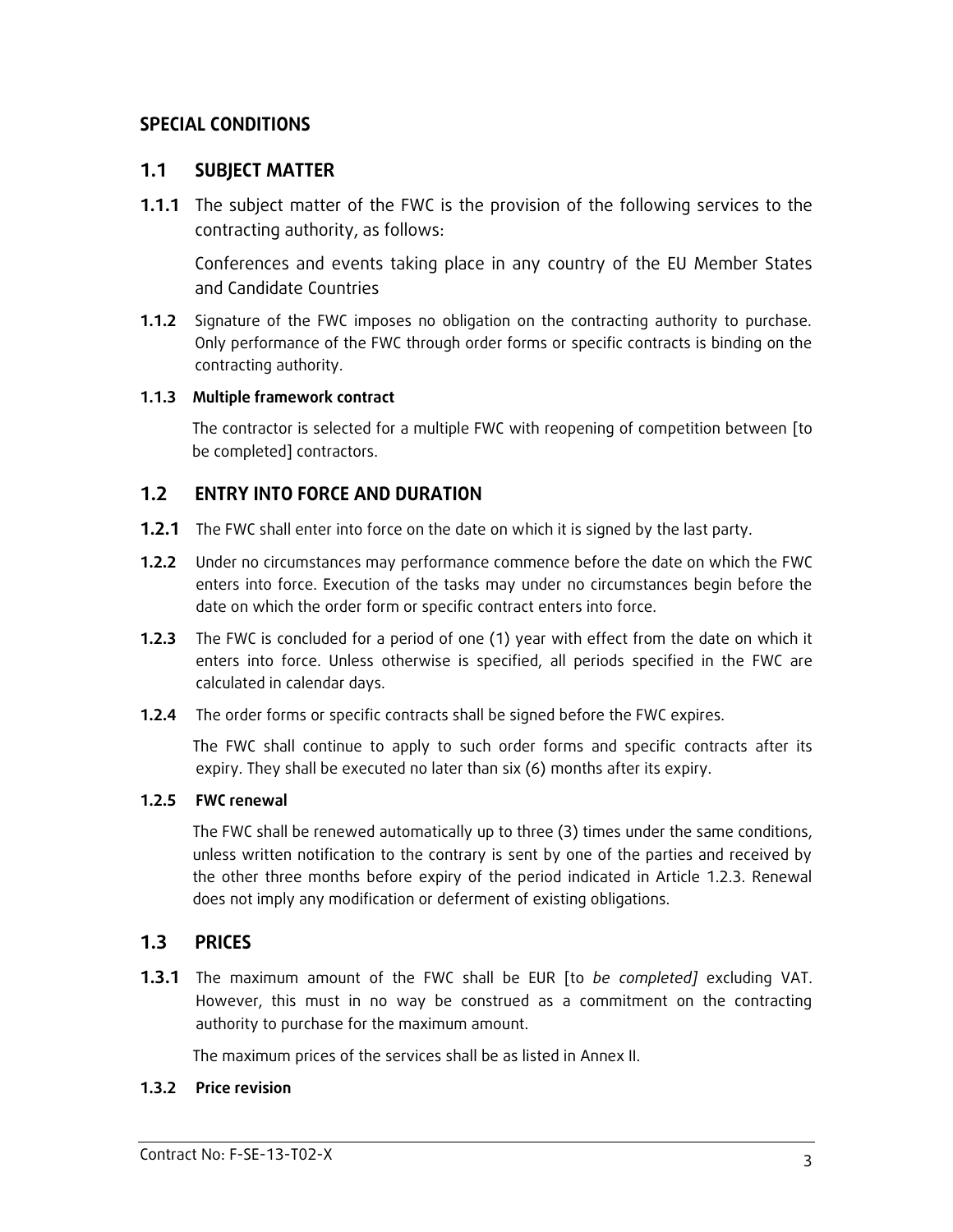Prices shall be fixed and not subject to revision during the first year of duration of the FWC.

At the beginning of the second year and every following year of the FWC, 80% of each price may be revised upwards or downwards, if such revision is requested by one of the parties in writing no later than three months before the anniversary of the date on which it was signed. The other party shall acknowledge receipt within 15 days of reception of the request. The new prices shall be communicated as soon as the final index is available. The contracting authority shall purchase on the basis of the prices in force on the date on which order forms or specific contracts are signed by both parties. Such prices shall not be subject to revision.

This revision shall be determined by the trend in the harmonised consumer price index (HICP) MUICP published for the first time by the Eurostat monthly 'Data in focus' publication at http://www.ec.europa.eu/eurostat/.

Revision shall be calculated in accordance with the following formula:

 Ir Pr = Po (0.2+0.8 — ) Io

where

Pr = revised price;

Po = price in the original tender;

Io = index for the month corresponding to the final date for submission of tenders;

Ir = index for the month corresponding to the date of receipt of the request to revise prices.

# **1.4 PAYMENT ARRANGEMENTS AND PERFORMANCE OF THE FRAMEWORK CONTRACT**

### **1.4.1 Multiple framework contract with reopening of competition**

Within [to be completed]<sup>1</sup> working days of a request for services being sent by the contracting authority to the contractors, the contracting authority shall receive the specific tender back, duly signed and dated. In the event of failure to observe these conditions the contractor shall be considered to waive its participation in the specific competition. The contracting authority may sign a specific contract with the contractor who has submitted the best specific tender on the basis of the award criteria set out in the tender specifications.

-

 $1$  Depending on the complexity of the specific tender, the number of working days will vary between 10 and 20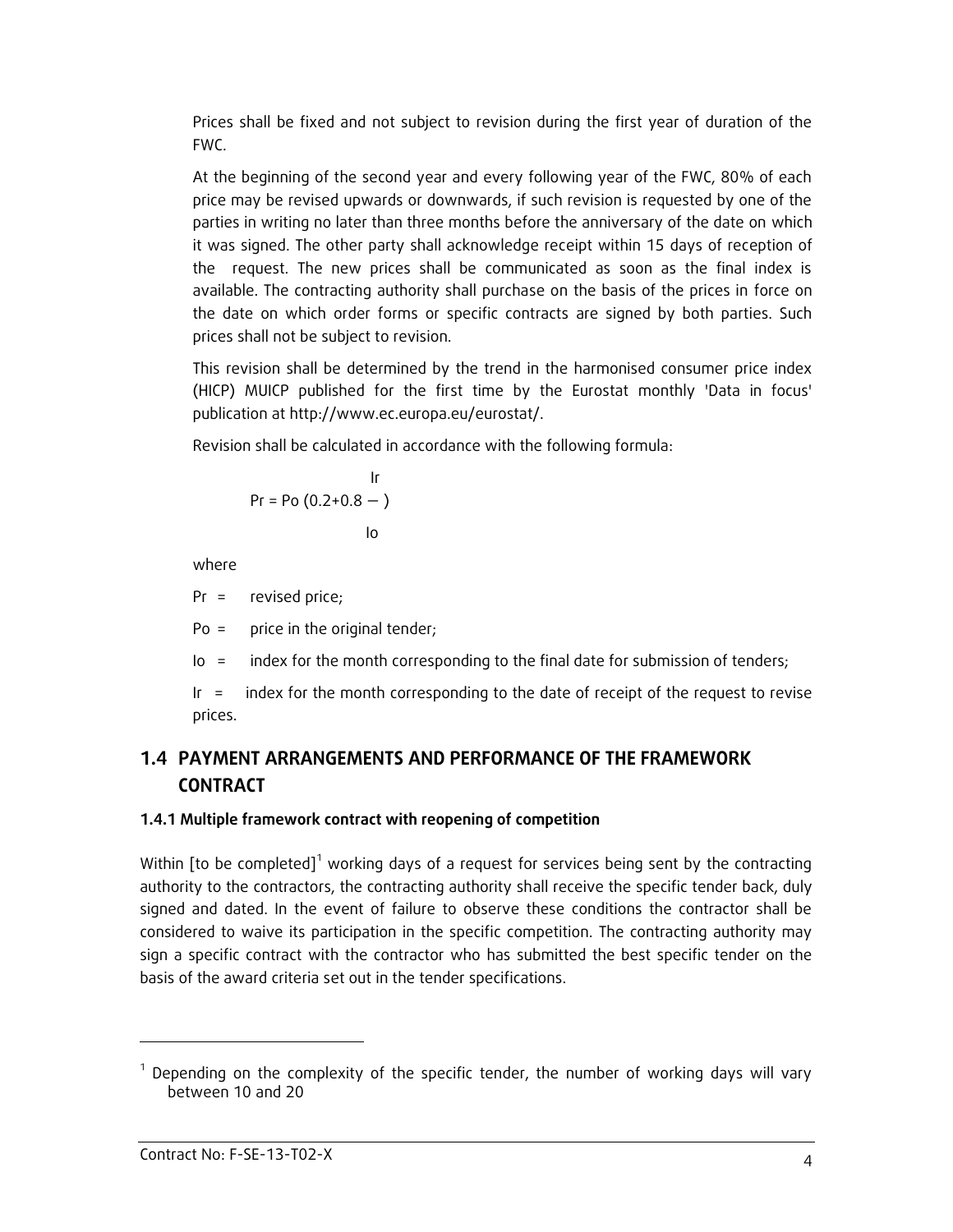Within seven working days of a specific contract being sent by the contracting authority to the contractor, the contracting authority shall receive it back, duly signed and dated. The period allowed for the execution of the tasks shall start to run on the date indicated in the specific contract.

The specific tender shall be rejected if the contracting authority established that the contractor has conflicting interests which may negatively affect performance of the specific contract.

### **1.4.2 Pre-financing**

For order forms or specific contracts of an amount greater than EUR 25,000 and following signature of the order form or specific contract by the last party and its receipt by the contracting authority, a pre-financing payment of 20% of the total price of the order form or specific contract shall be made within thirty (30) days of the receipt of an invoice. The contracting authority may refuse to make payments where the award procedure or performance of the order form or specific contract prove to have been subject to substantial errors, irregularities or fraud attributable to the contractor.

### **1.4.3 Interim payment**

No interim payments are foreseen.

# **1.4.4 Payment of the balance**

The contractor shall submit an invoice for payment of the balance.

The contracting authority shall make the payment thirty (30) says from receipt of the invoice.

*[Where VAT is due in Belgium, the provisions of the contract constitute a request for VAT exemption No 450, Article 42, paragraph 3.3 of the VAT code (circular 2/1978), provided the contractor includes the following statement in the invoice(s): 'Exonération de la TVA, Article 42, paragraphe 3.3 du code de la TVA (circulaire 2/1978)' or an equivalent statement in the Dutch or German language.]*

*[Where VAT is due in Luxembourg, the contractor shall include the following statement in the invoices: 'Commande destinée à l'usage officiel de l'Union européenne. Exonération de la TVA Article 43 § 1 k 2ième tiret de la loi modifiée du 12.02.79.' In case of intra-Community purchases, the statement to be included in the invoices is: 'For the official use of the European Union. VAT Exemption / European Union/ Article 151 of Council Directive 2006/112/EC.']*

# **1.5 Bank account**

Payments shall be made to the contractor's bank account denominated in euro, identified as follows:

Name of bank: [to *be completed]* Full address of branch: [ to *be completed]* Exact designation of account holder: [ to *be completed]* Full account number including bank codes: [ to *be completed]*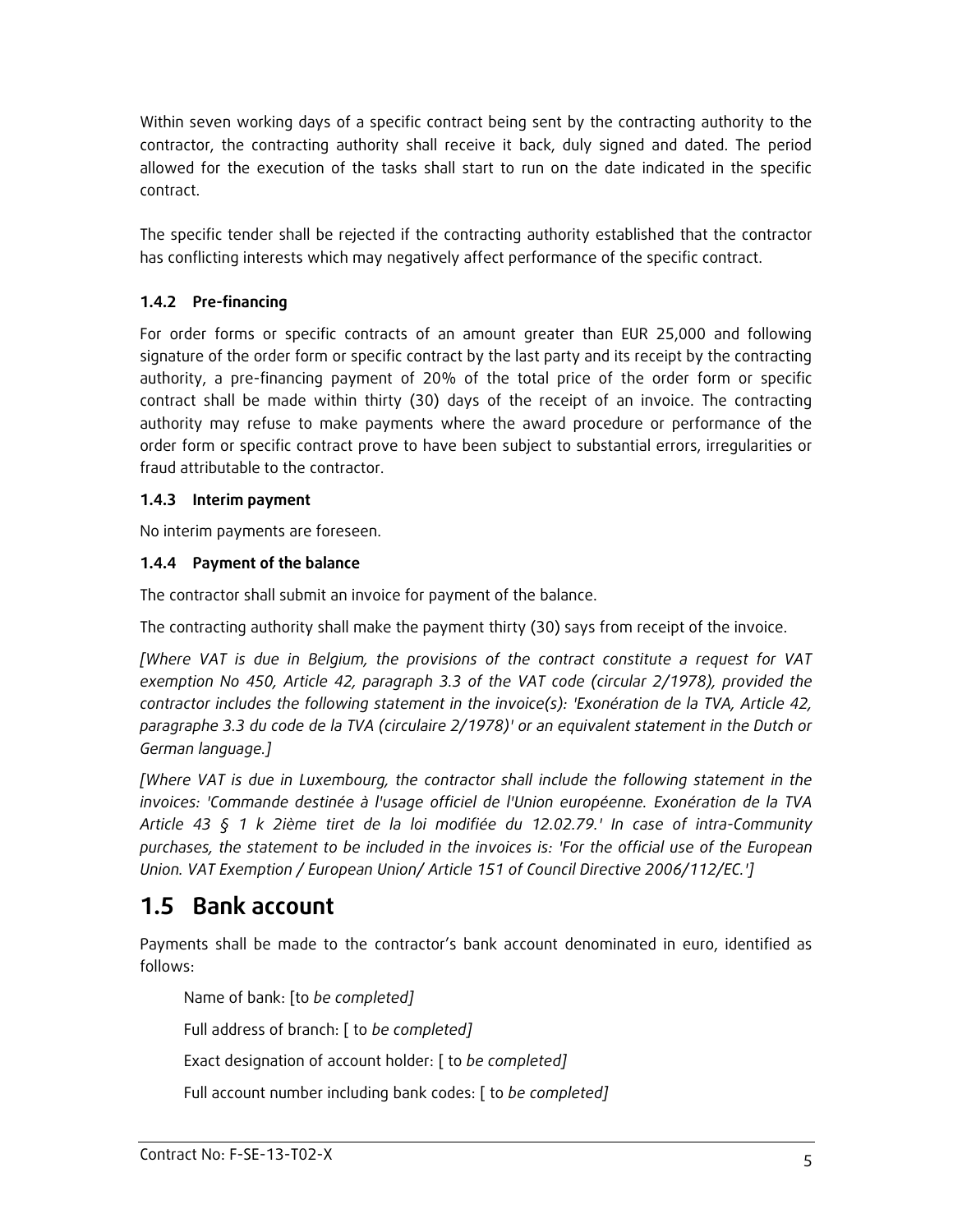IBAN code: [ to *be completed]*

BIC code: [ to *be completed]*

### **1.6 COMMUNICATION DETAILS AND DATA CONTROLLER**

For the purpose of Article 2.6, the data controller shall be the European Union Fundamental Rights Agency.

Communications shall be sent to the following addresses:

Contracting authority:

European Union Agency for Fundamental Rights to the attention of Mr Constantinos Manolopoulos Schwarzenbergplatz 11, Vienna 1040, Austria E-mail: procurement@fra.europa.eu

Contractor:

Mr/Mrs/Ms *[complete]*

[Function]

[Company *name]*

[*Official address in full]*

[Email]

### **1.7 APPLICABLE LAW AND SETTLEMENT OF DISPUTES**

- **1.7.1** The FWC shall be governed by Union Law, complemented, where necessary, by the national law of Austria.
- **1.7.2** Any dispute between the parties in relation to the interpretation, application or validity of the FWC which cannot be settled amicably shall be brought before the Court of Justice of the European Union.

### **1.8 EXPLOITATION OF THE RESULTS OF THE FWC**

#### **1.8.1 Modes of exploitation**

In accordance with Article 2.10.2 whereby the contracting authority acquires ownership of the results as defined in the tender specifications (Annex I), these results may be used for any of the following purposes:

(a) use for its own purposes:

(i) making available to the staff of the contracting authority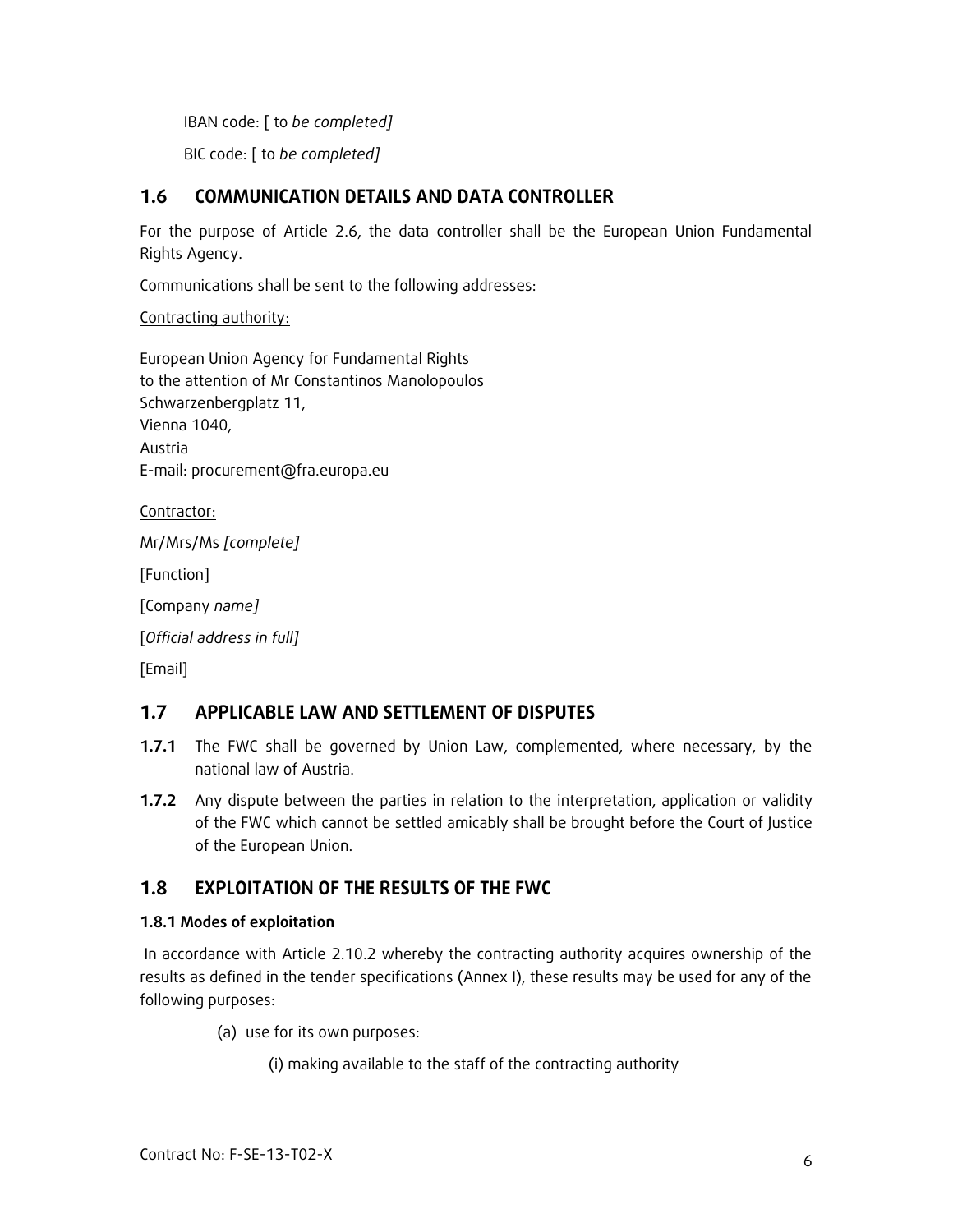- (ii) making available to the persons and entities working for the contracting authority or cooperating with it, including contractors, subcontractors whether legal or natural persons, Union institutions, agencies and bodies, Member States' institutions
- (b) distribution to the public:

(i) publishing in electronic or digital format

(ii) publishing on the internet as a downloadable/non-downloadable file

(c) modifications by the contracting authority or by a third party in the name of the contracting authority:

Not applicable.

(d) the modes of exploitation listed in article 2.10.4

This list may be further specified in the specific contracts.

Where the contracting authority becomes aware that the scope of modifications exceeds that envisaged in the FWC, specific contract or order form the contracting authority shall consult the contractor. Where necessary, the contractor shall in turn seek the agreement of any creator or other right holder. The contractor shall reply to the contracting authority within one month and shall provide its agreement, including any suggestions of modifications, free of charge. The creator may refuse the intended modification only when it may harm his honour, reputation or distort integrity of the work.

### **1.8.2 Pre-existing rights, intermediaries, creators' rights**

Not applicable

# **1.9 TERMINATION BY EITHER PARTY**

Either party may, unilaterally and without being required to pay compensation, terminate either the FWC or the FWC and order forms or specific contracts by formally notifying the other party and by giving one month's notice. Should the contracting authority terminate the FWC, order forms or specific contracts, the contractor shall only be entitled to payment corresponding to the part-performance of the services ordered before the termination date. The first paragraph of Article 2.14.3 shall apply.

# **1.10 FISCAL PROVISIONS**

The contracting authority is in respect of its financial interest in this FWC exempt from all duties and taxes, including value added tax.

The contractor is subject to Value Added Tax. The Value Added Tax registration No. of the contractor is: [to be completed].

If the contractor is not exempt from Value Added and other Taxes, he shall make available to the contracting authority, upon request, all supporting documents which the contracting authority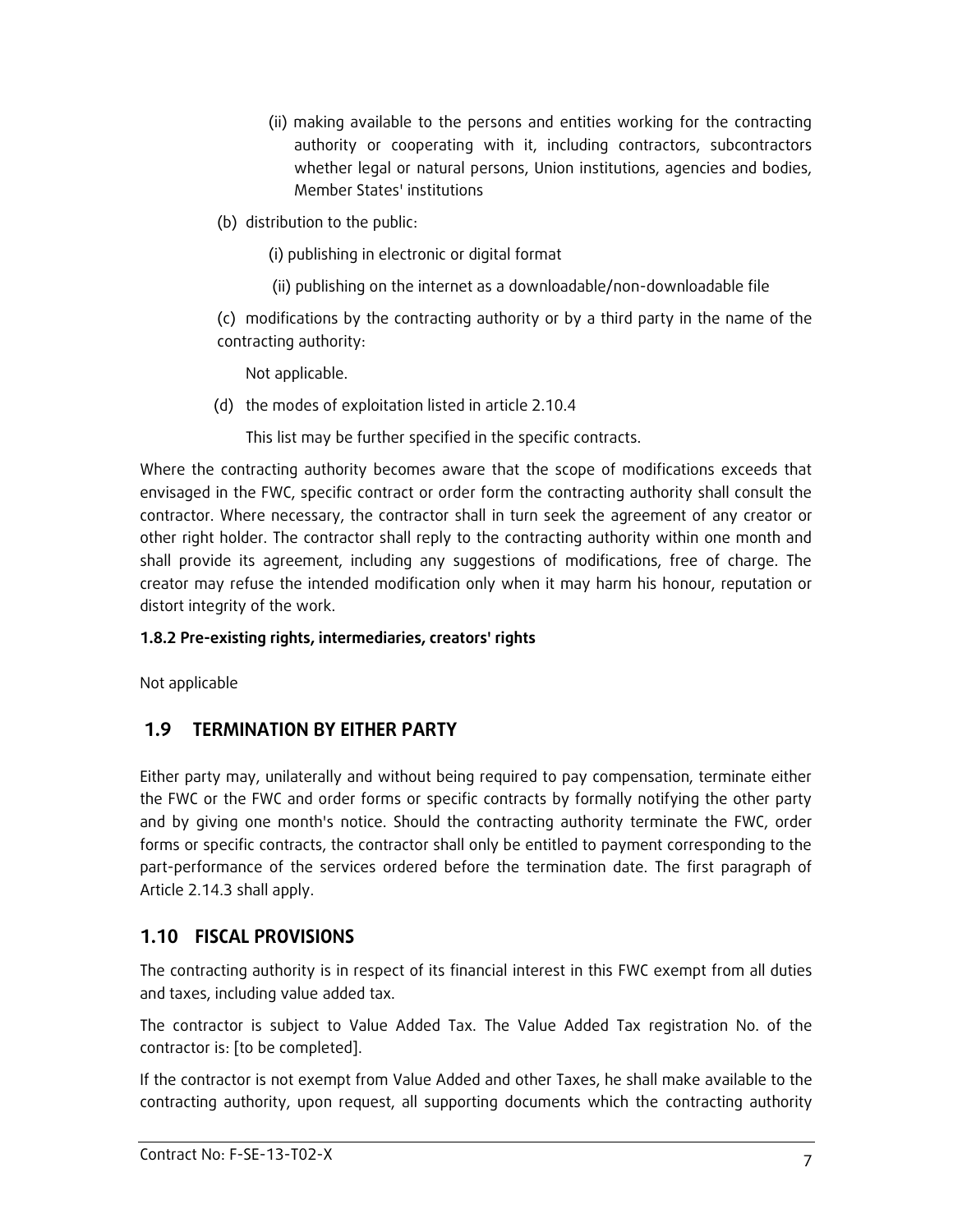might need in order to apply to the tax authorities for the reimbursement pursuant to Articles 3 and 4 of the Protocol on the Privileges and Immunities of the European Union of any duties and taxes paid in the course of the performance of this FWC.

Where the contractor is exempt from Value Added Tax, he is required to submit proof from to this effect from his tax authorities or by a professional, who enjoys special public trust (certified accountant, attorney).

If the FWC is subject to VAT outside Austria, but within the scope of application of Council Directive 2006/112/EC, the contractor declares to accept (for submission to the relevant tax authorities) the duly completed form according to Art. 151 of the specified directive, and to invoice the contracting authority the net price of the contract i.e. excluding VAT. In this case, the contracting authority will only pay the net price of the FWC.

### **SIGNATURES**

| For the Contractor,         | For the Contracting authority,   |  |
|-----------------------------|----------------------------------|--|
| [name]                      | [name]                           |  |
| [function]                  | [function]                       |  |
|                             |                                  |  |
|                             | signature[s]:___________________ |  |
|                             |                                  |  |
| Done at __________<br>date: | Done at Vienna date:             |  |
| In duplicate in English.    |                                  |  |
|                             |                                  |  |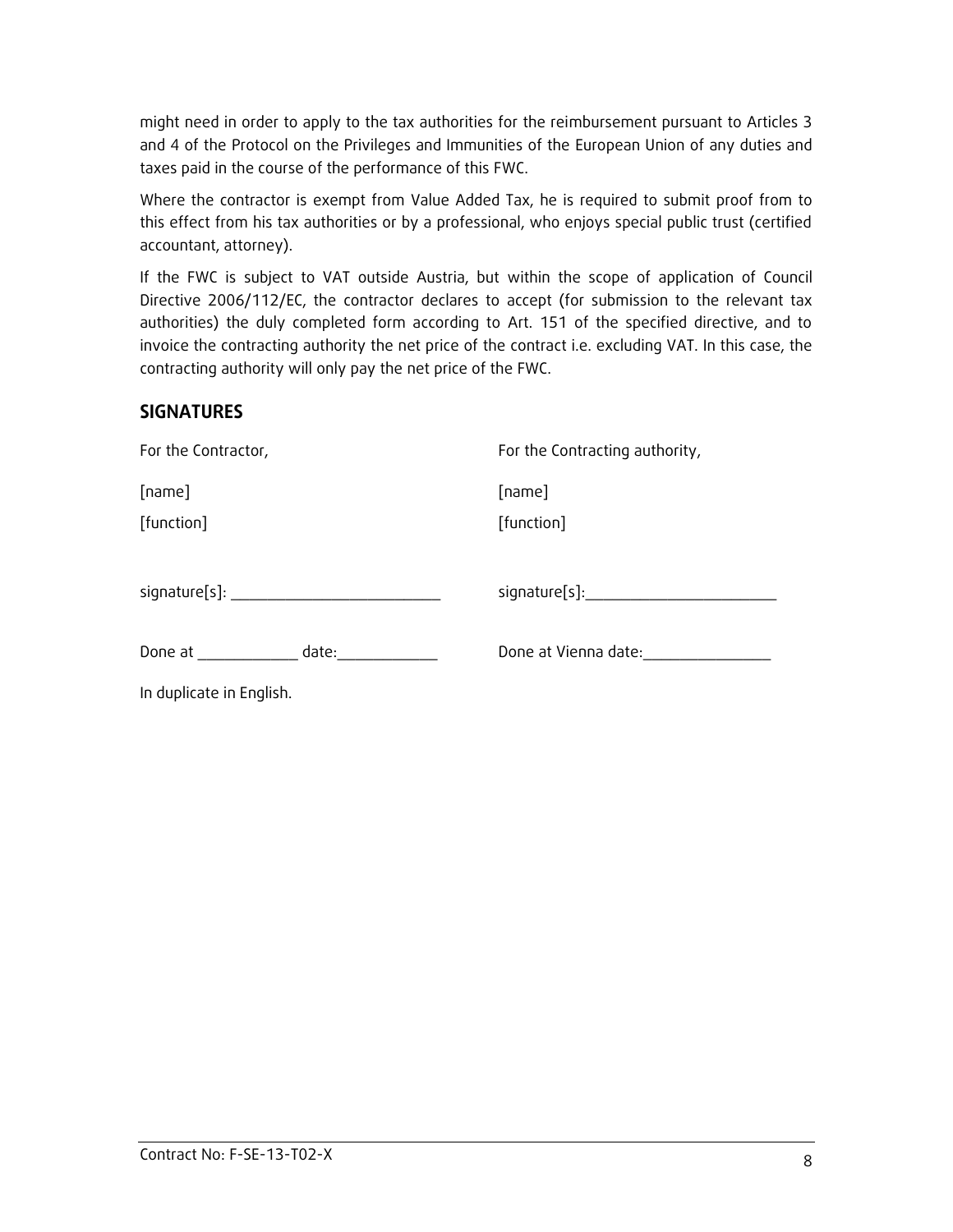### **2 GENERAL CONDITIONS FOR SERVICE FRAMEWORK CONTRACTS**

### **2.1 PERFORMANCE OF THE FWC**

- **2.1.1** The contractor shall perform the FWC to the highest professional standards.
- **2.1.2** The contractor shall be solely responsible for taking the necessary steps to obtain any permit or licence required for performance of the FWC under the laws and regulations in force at the place where the tasks assigned to him are to be executed.
- **2.1.3** Without prejudice to Article 2.4 any reference made to the contractor's personnel in the FWC shall relate exclusively to individuals involved in the performance of the FWC.
- **2.1.4** The contractor must ensure that the personnel performing the FWC possesses the professional qualifications and experience required for the execution of the tasks assigned to it.
- **2.1.5** The contractor shall neither represent the contracting authority nor behave in any way that would give such an impression. The contractor shall inform third parties that it does not belong to the European public service.
- **2.1.6** The contractor shall be solely responsible for the personnel who executes the tasks assigned to him.

The contractor shall stipulate the following employment or service relationships with its personnel:

- personnel executing the tasks assigned to the contractor may not be given orders directly by the contracting authority;
- the contracting authority may not under any circumstances be considered to be the employer of the personnel referred to in point (a) and the personnel shall undertake not to invoke against the contracting authority any right arising from the contractual relationship between the contracting authority and the contractor.
- **2.1.7** In the event of disruption resulting from the action of one of the contractor's personnel working on the contracting authority's premises or in the event that the expertise of one of the contractor's personnel fails to correspond to the profile required by the FWC, the contractor shall replace him without delay. The contracting authority shall have the right to make a reasoned request for the replacement of any such personnel. The replacement personnel must have the necessary qualifications and be capable of performing the FWC under the same contractual conditions. The contractor shall be responsible for any delay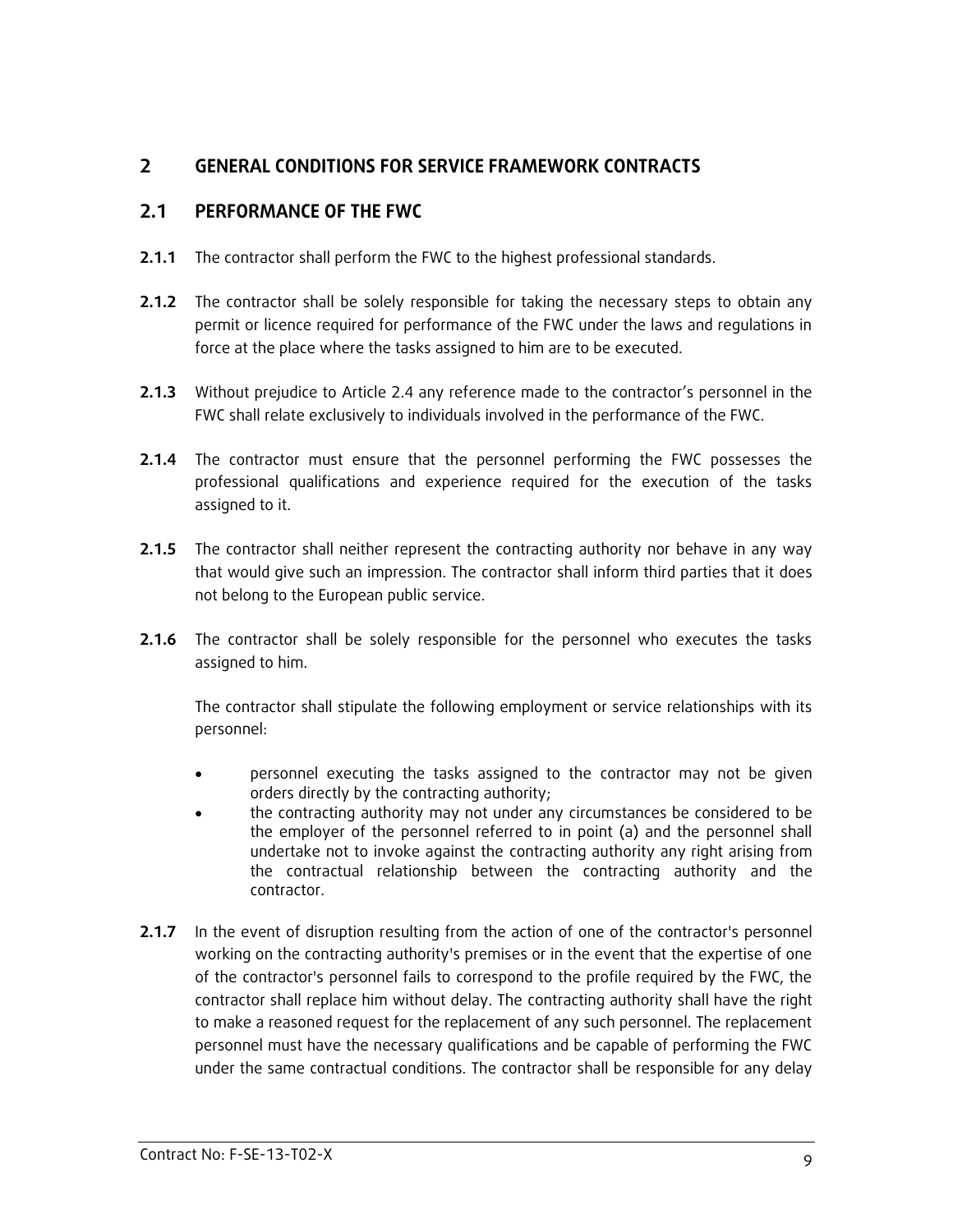in the execution of the tasks assigned to him resulting from the replacement of personnel.

- **2.1.8** Should the execution of the tasks be directly or indirectly hampered, either partially or totally, by any unforeseen event, action or omission, the contractor shall immediately and on its own initiative record it and report it to the contracting authority. The report shall include a description of the problem and an indication of the date on which it started and of the remedial action taken by the contractor to ensure full compliance with its obligations under this FWC. In such an event the contractor shall give priority to solving the problem rather than determining liability.
- **2.1.9** Should the contractor fail to perform its obligations under the FWC or order form or specific contract, the contracting authority may - without prejudice to its right to terminate the FWC order form or specific contract or - reduce or recover payments in proportion to the scale of the unperformed obligations. In addition, the contracting authority may claim compensation or impose liquidated damages in accordance with Article 2.12.

### **2.2 MEANS OF COMMUNICATION**

- **2.2.1** Any communication relating to the FWC or to its performance shall be made in writing and shall bear the FWC number, and if applicable the order form or specific contract number. Any communication is deemed to have been made when it is received by the receiving party unless otherwise provided for in this FWC.
- **2.2.2** Electronic communication shall be deemed to have been received by the parties on the day of dispatch of that communication provided it is sent to the addressees listed in Article 1.6. Without prejudice to the preceding, if the sending party receives a message of non-delivery to or of absence of the addressee, it shall make every effort to ensure the actual receipt of such communication by the other party.

Electronic communication shall be confirmed by an original signed paper version of that communication if requested by any of the parties provided that this request is submitted without unjustified delay. The sender shall send the original signed paper version without unjustified delay.

**2.2.3** Mail sent using the postal services is deemed to have been received by the contracting authority on the date on which it is registered by the department responsible referred to in Article 1.6.

Any formal notification shall be made by registered mail with return receipt or equivalent, or by equivalent electronic means.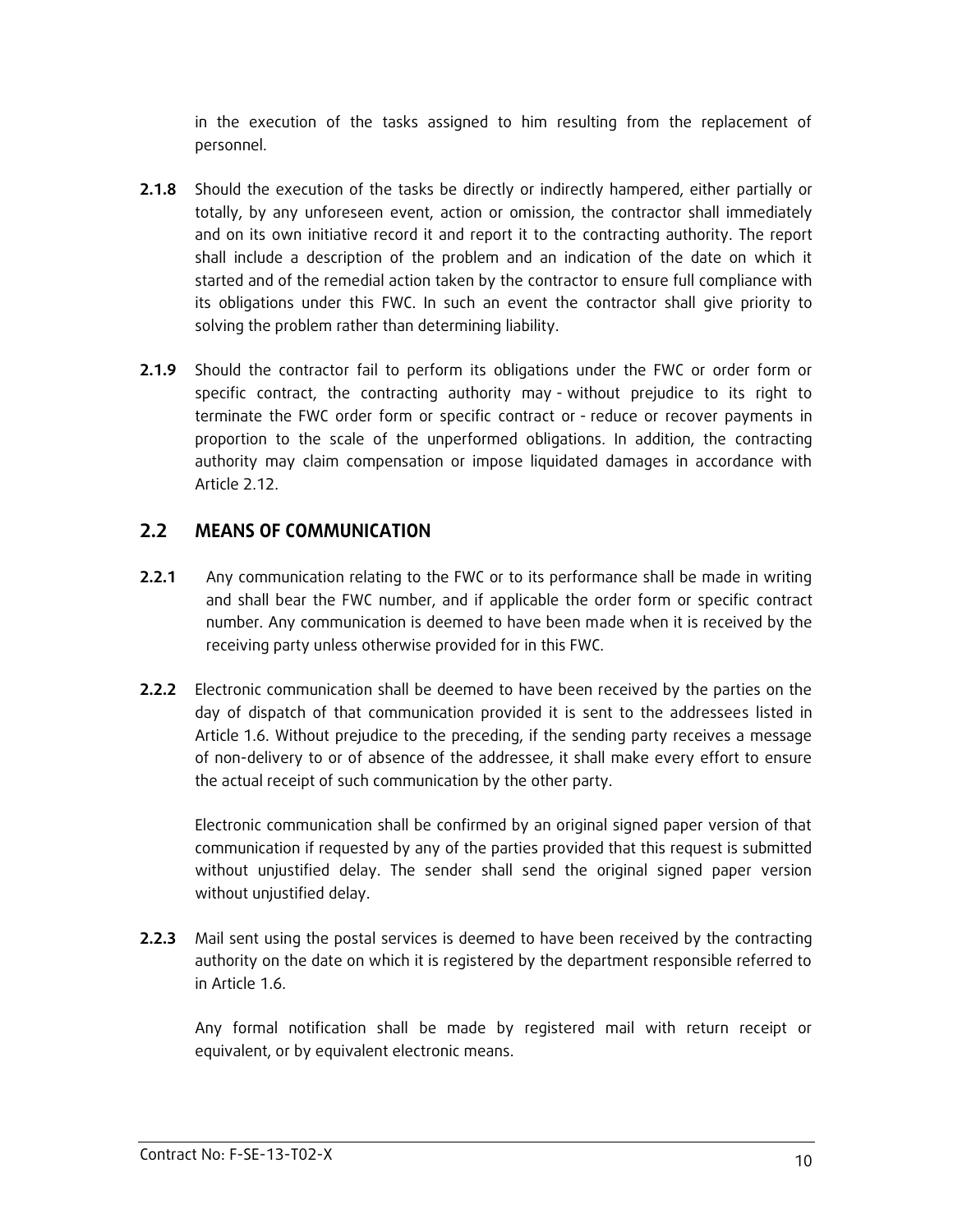### **2.3 LIABILITY**

- **2.3.1** The contractor shall be solely responsible for complying with any legal obligations incumbent on it.
- **2.3.2** The contracting authority shall not be held liable for any damage caused or sustained by the contractor, including any damage caused by the contractor to third parties during or as a consequence of performance of the FWC, except in the event of wilful misconduct or gross negligence on the part of the contracting authority.
- **2.3.3** The contractor shall be held liable for any loss or damage sustained by the contracting authority in performance of the FWC, including in the event of subcontracting, and for any claim by a third party, but only to an amount not exceeding three times the total amount of the relevant order form or specific contract. Nevertheless, if the damage or loss is caused by the gross negligence or wilful misconduct of the contractor or of its personnel or subcontractors, the contractor shall have unlimited liability for the amount of the damage or loss.
- **2.3.4** The contractor shall indemnify and hold the Union harmless for all damages and costs incurred due to any claim. The contractor shall provide compensation in the event of any action, claim or proceeding brought against the contracting authority by a third party as a result of damage caused by the contractor during the performance of the FWC. In the event of any action brought by a third party against the contracting authority in connection with the performance of the FWC including any alleged breach of intellectual property rights, the contractor shall assist the contracting authority. Such expenditure incurred by the contractor may be borne by the contracting authority.
- **2.3.5** The contractor shall take out an insurance policy against risks and damage relating to the performance of the FWC if required by the relevant applicable legislation. It shall take out supplementary insurance as reasonably required by standard practice in the industry. A copy of all the relevant insurance contracts shall be sent to the contracting authority should it so request.

### **2.4 CONFLICT OF INTERESTS**

- **2.4.1** The contractor shall take all the necessary measures to prevent any situation of conflict of interest. Such situation arises where the impartial and objective performance of the FWC is compromised for reasons involving economic interest, political or national affinity, family or emotional ties, or any other shared interest.
- **2.4.2** Any situation constituting or likely to lead to a conflict of interest during the performance of the FWC shall be notified to the contracting authority in writing without delay. The contractor shall immediately take all the necessary steps to rectify the situation. The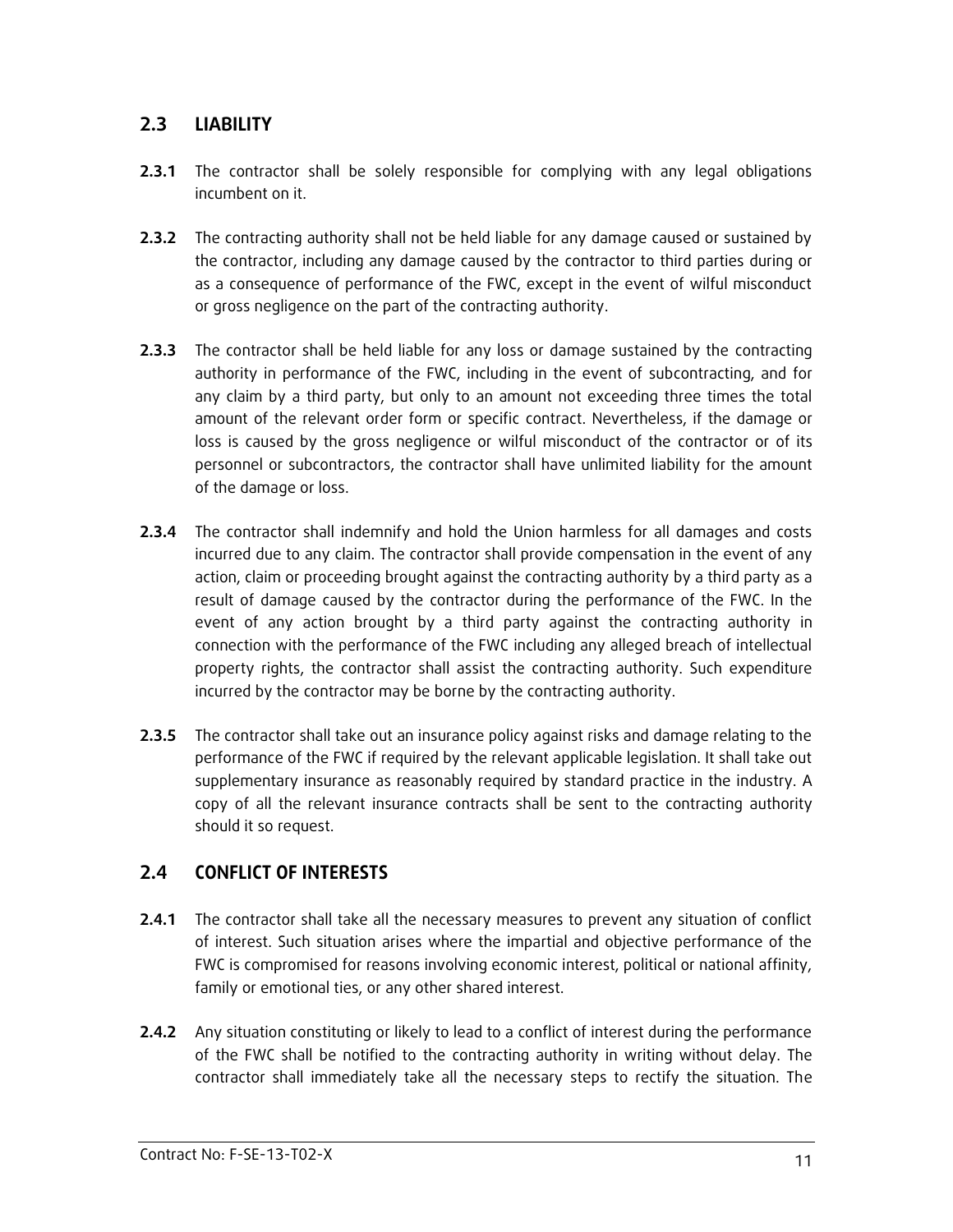contracting authority reserves the right to verify that the steps taken are appropriate and may require that additional steps be taken within a specified deadline.

- **2.4.3** The contractor declares that it has not granted and will not grant, has not sought and will not seek, has not attempted and will not attempt to obtain and has not accepted and will not accept, any advantage, financial or in kind, to or from any party whatsoever, when such advantage constitutes an illegal practice or involves corruption, either directly or indirectly, in so far as it serves as an incentive or reward relating to the performance of the FWC.
- **2.4.4** The contractor shall pass on all the relevant obligations in writing to its personnel and to any natural person with the power to represent it or take decisions on its behalf and ensure that it is not placed in a situation which could give rise to conflicts of interest. The contractor shall also pass on all the relevant obligations in writing to third parties involved in the performance of the FWC including subcontractors.

### **2.5 CONFIDENTIALITY**

**2.5.1.** The contracting authority and the contractor shall treat with confidentiality any information and documents, in any form, disclosed in writing or orally in relation to the performance of the FWC and identified in writing as confidential.

The contractor shall:

- (a) not use confidential information and documents for any purpose other than fulfilling its obligations under the FWC, order form or specific contract without prior written agreement of the contracting authority;
- (b) ensure the protection of such confidential information and documents with the same level of protection it uses to protect its own confidential information, but in no case any less than reasonable care;
- (c) not disclose directly or indirectly confidential information and documents to third parties without prior written agreement of the contracting authority.
- **2.5.2** The confidentiality obligation set out in Article 2.5.1 shall be binding on the contracting authority and the contractor during the performance of the FWC and for five years starting from the date of the payment of the balance unless:
	- (a) the disclosing party agrees to release the other party from the confidentiality obligation earlier;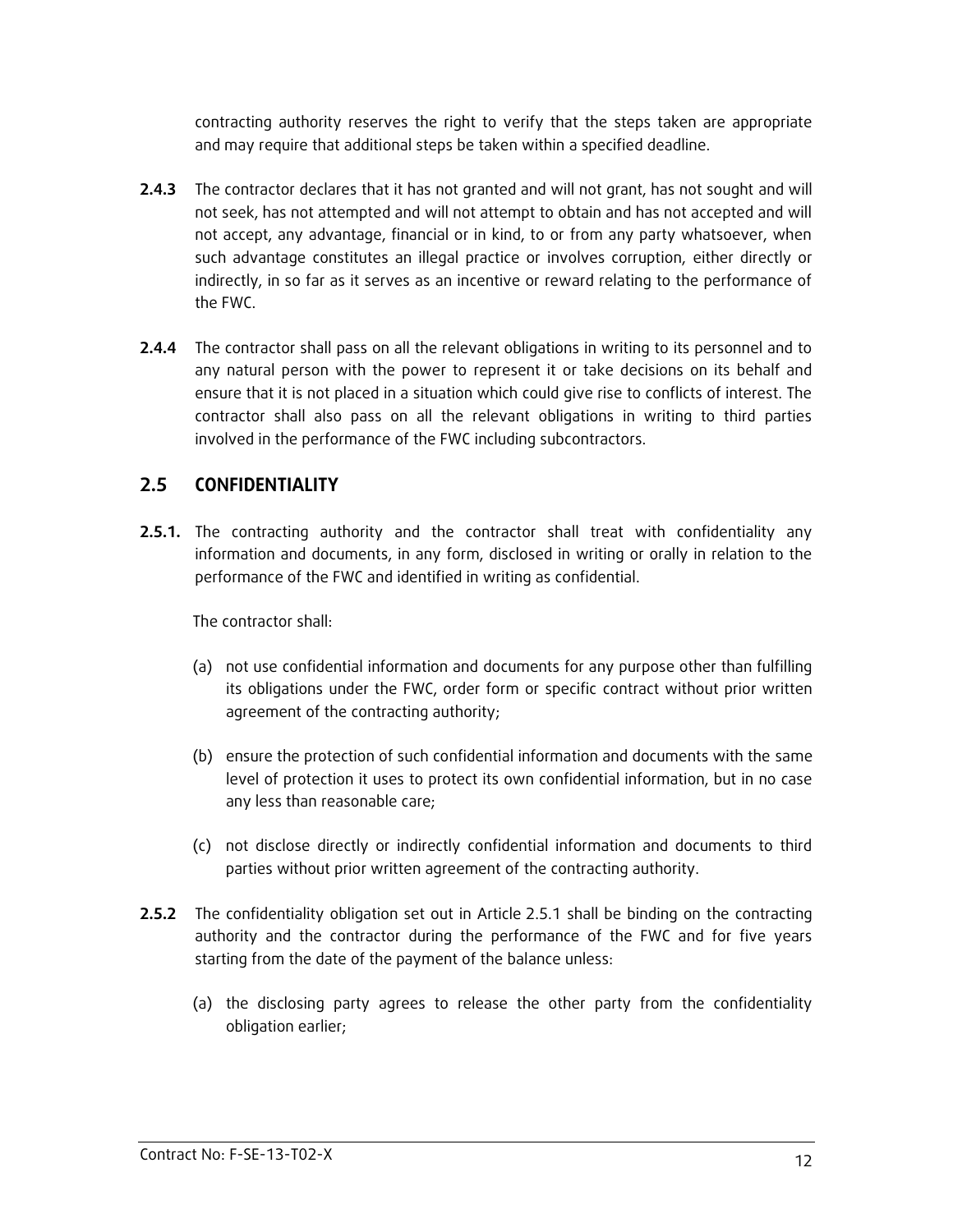- (b) the confidential information becomes public through other means than in breach of the confidentiality obligation, through disclosure by the party bound by that obligation;
- (c) the disclosure of the confidential information is required by law.
- **2.5.3** The contractor shall obtain from any natural person with the power to represent it or take decisions on its behalf, as well as from third parties involved in the performance of the FWC, order form or specific contract an undertaking that they will comply with the confidentiality obligation set out in Article 2.5.1.

### **2.6 PROCESSING OF PERSONAL DATA**

- **2.6.1** Any personal data included in the FWC shall be processed pursuant to Regulation (EC) 45/2001 of the European Parliament and of the Council of 18 December 2000 on the protection of individuals with regard to the processing of personal data by the Community institutions and bodies and on the free movement of such data. Such data shall be processed by the data controller solely for the purposes of the performance, management and monitoring of the FWC without prejudice to its possible transmission to the bodies charged with monitoring or inspection tasks in application of Union law.
- **2.6.2** The contractor shall have the right to access its personal data and the right to rectify any such data. The contractor should address any queries concerning the processing of its personal data to the data controller.
- **2.6.3** The contractor shall have right of recourse at any time to the European Data Protection Supervisor.
- **2.6.4** Where the FWC requires the processing of personal data by the contractor, the contractor may act only under the supervision of the data controller, in particular with regard to the purposes of the processing, the categories of data which may be processed, the recipients of the data and the means by which the data subject may exercise his rights.
- **2.6.5** The contractor shall grant personnel access to the data to the extent strictly necessary for the performance, management and monitoring of the FWC.
- **2.6.6** The contractor undertakes to adopt appropriate technical and organisational security measures having regard to the risks inherent in the processing and to the nature of the personal data concerned in order to:
	- (a) prevent any unauthorised person from gaining access to computer systems processing personal data, and especially: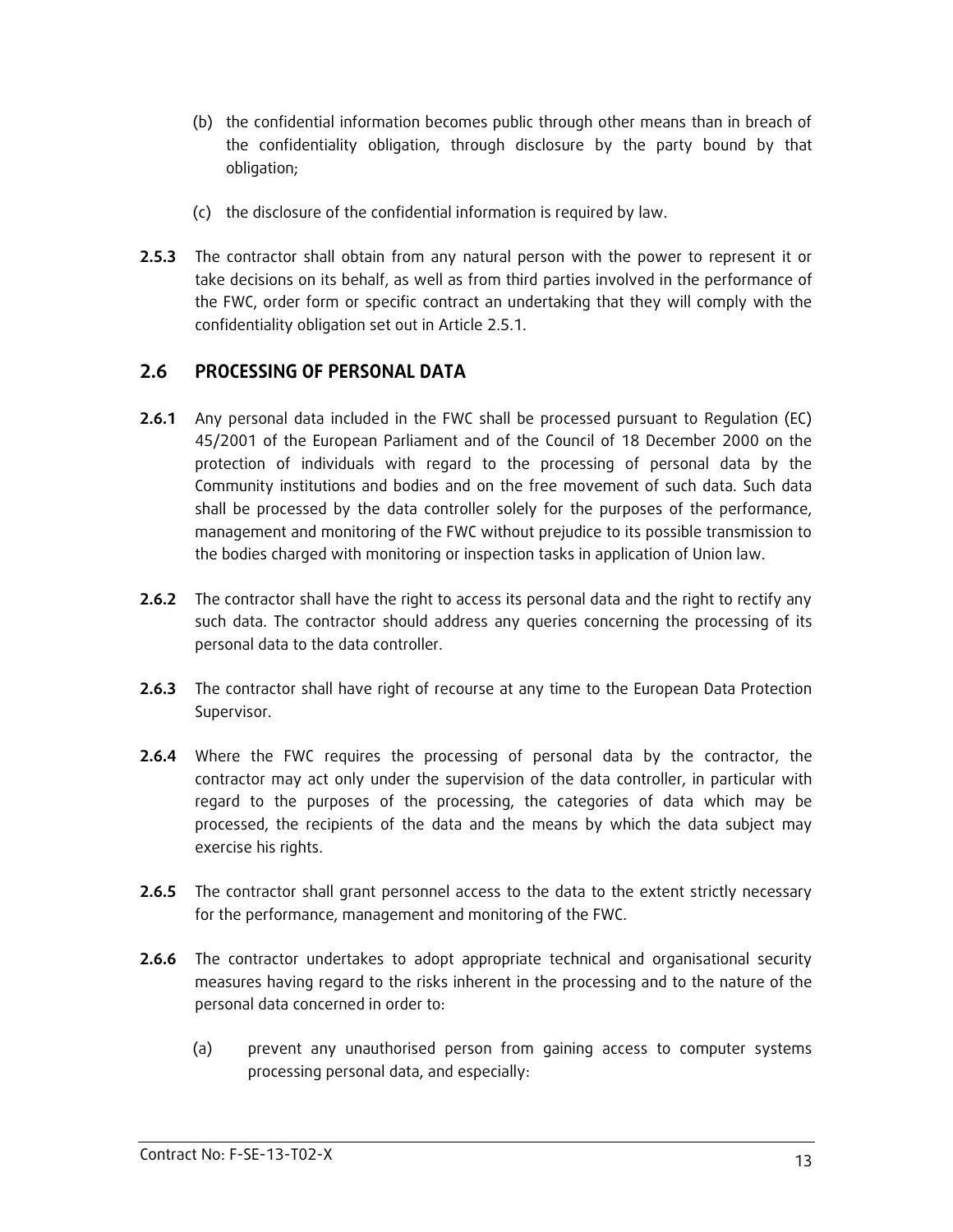- i. unauthorised reading, copying, alteration or removal of storage media;
- ii. unauthorised data input, as well as any unauthorised disclosure, alteration or erasure of stored personal data;
- iii. unauthorised use of data-processing systems by means of data transmission facilities;
- (b) ensure that authorised users of a data-processing system can access only the personal data to which their access right refers;
- (c) record which personal data have been communicated, when and to whom;
- (d) ensure that personal data being processed on behalf of third parties can be processed only in the manner prescribed by the contracting authority;
- (e) ensure that, during communication of personal data and transport of storage media, the data cannot be read, copied or erased without authorisation;
- (f) design its organisational structure in such a way that it meets data protection requirements.

### **2.7 SUBCONTRACTING**

- **2.7.1** The contractor shall not subcontract without prior written authorisation from the contracting authority nor cause the FWC to be de facto performed by third parties.
- **2.7.2** Even where the contracting authority authorises the contractor to subcontract to third parties, it shall nevertheless remain bound by its contractual obligations and shall be solely responsible for the proper performance of this FWC.
- **2.7.3** The contractor shall make sure that the subcontract does not affect rights and guarantees granted to the contracting authority by virtue of this FWC, notably by Article 2.18.

### **2.8 AMENDMENTS**

- **2.8.1** Any amendment to the FWC or order form or specific contract shall be made in writing before fulfilment of all contractual obligations. An order form or a specific contract may not be deemed to constitute an amendment to the FWC.
- **2.8.2** The amendment may not have the purpose or the effect of making changes to the FWC or to order forms or specific contracts which might call into question the decision awarding the FWC, order form or specific contract or result in unequal treatment of tenderers or contractors.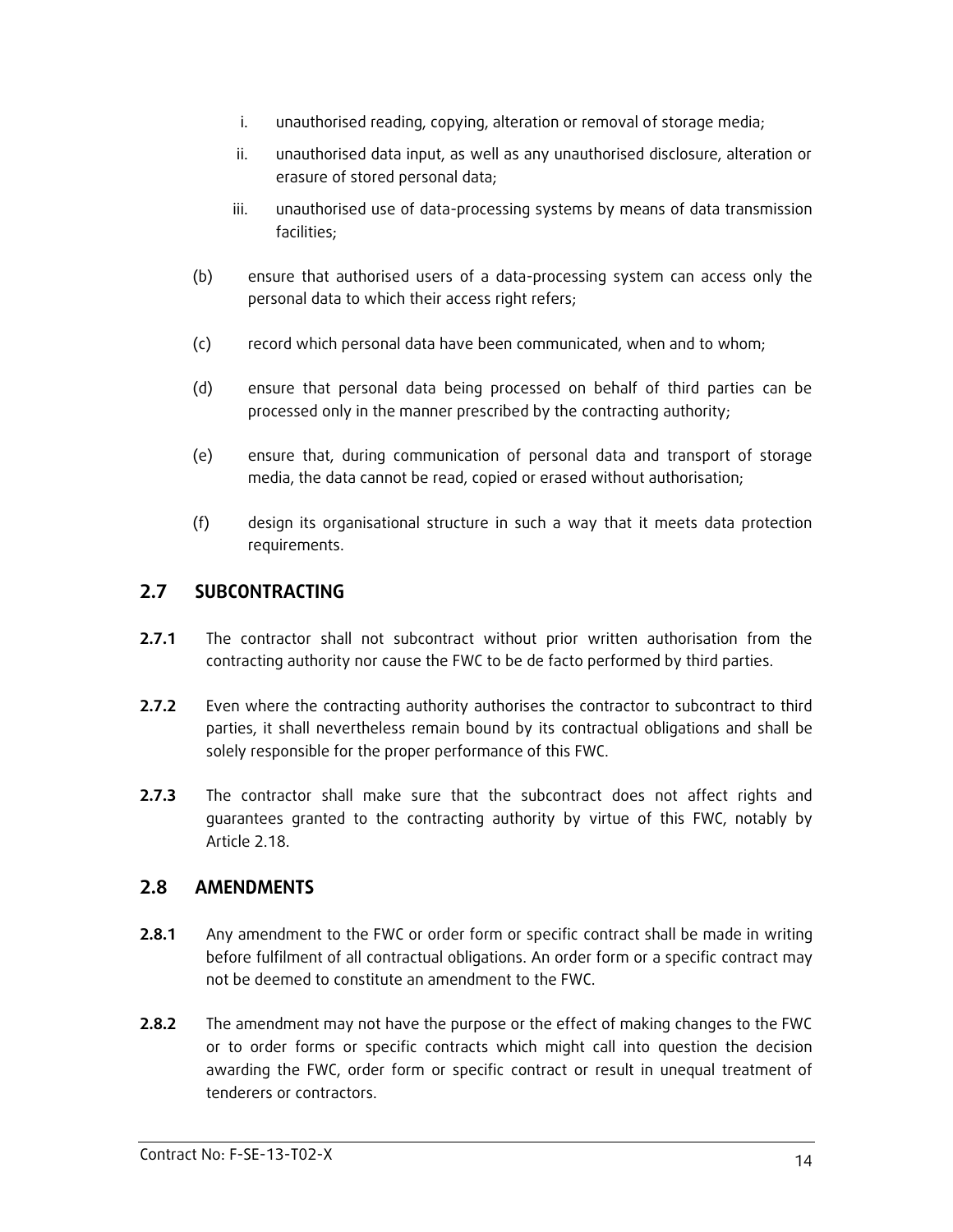### **2.9 ASSIGNMENT**

- **2.9.1** The contractor shall not assign the rights, including claims for payments, and obligations arising from the FWC, in whole or in part, without prior written authorisation from the contracting authority.
- **2.9.2** In the absence of such authorisation, or in the event of failure to observe the terms thereof, the assignment of rights or obligations by the contractor shall not be enforceable against the contracting authority and shall have no effect on it.

# **2.10 OWNERSHIP OF THE RESULTS - INTELLECTUAL AND INDUSTRIAL PROPERTY**

### **2.10.1 Definitions**

In this FWC the following definitions apply:

- (1) 'results' means any intended outcome of the performance of the FWC which is delivered and finally accepted by the contracting authority.
- (2) 'creator' means any natural person who contributed to the production of the result and includes personnel of the contracting authority or a third party.
- (3) 'pre-existing rights' means any industrial and intellectual property rights, including background technology, which exist prior to the contracting authority or the contractor ordering them for the purpose of the FWC performance and include rights of ownership and use by the contractor, the creator, the contracting authority and any other third parties.

### **2.10.2 Ownership of the results**

The ownership of the results shall be fully and irrevocably acquired by the contracting authority under the FWC including any rights in any of the results listed in the FWC and order forms or specific contracts, including copyright and other intellectual or industrial property rights, and all technological solutions and information contained therein, produced in performance of the FWC. The contracting authority may exploit them as stipulated in this FWC or order forms or specific contracts. All the rights shall be acquired by the contracting authority from the moment the results are delivered by the contractor and accepted by the contracting authority. Such delivery and acceptance are deemed to constitute an effective assignment of rights from the contractor to the contracting authority.

The payment of the price as set out in the order forms or specific contracts is deemed to include any fees payable to the contractor in relation to the acquisition of ownership of rights by the contracting authority including all forms of use of the results.

The acquisition of ownership of rights by the contracting authority under this FWC covers all territories worldwide.

Any intermediary sub-result, raw data, intermediary analysis made available by the contractor cannot be used by the contracting authority without the written consent of the contractor, unless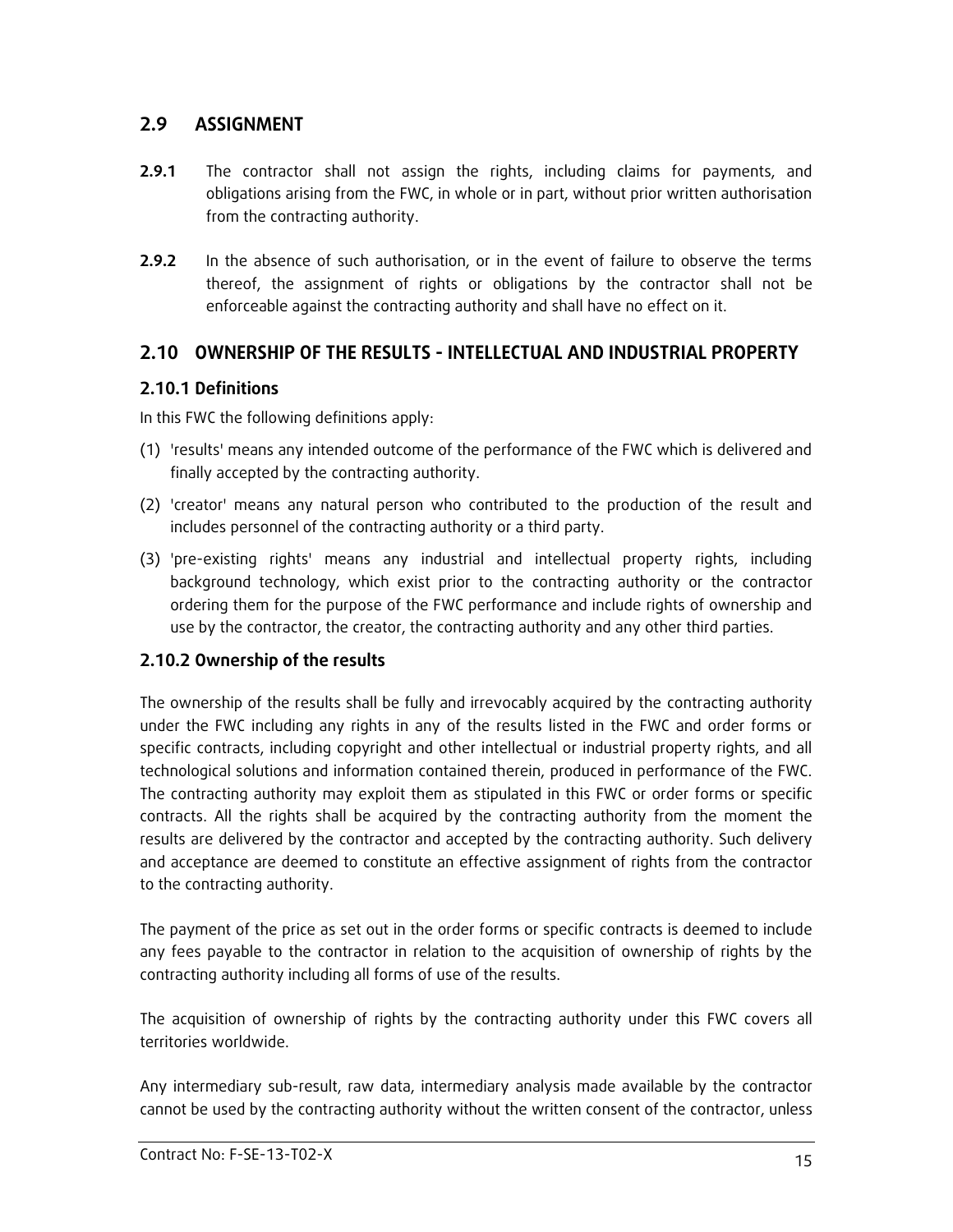the FWC or specific contract or order form explicitly provides for it to be treated as a selfcontained result.

### **2.10.3 Licensing of pre-existing rights**

The contracting authority shall not acquire ownership of the pre-existing rights.

The contractor shall license the pre-existing rights on a royalty-free, non-exclusive and irrevocable basis to the contracting authority which may use the pre-existing right as foreseen in Article 1.8.1 or in order forms or specific contracts. All the pre-existing rights shall be licensed to the contracting authority from the moment the results were delivered and accepted by the contracting authority.

The licensing of pre-existing rights to the contracting authority under this FWC covers all territories worldwide and is valid for the whole duration of intellectual property rights protection.

### **2.10.4 Modes of exploitation**

The contracting authority shall acquire ownership of each of the results produced as an outcome of the FWC which may be used for any of the following purposes:

- (1) giving access upon individual requests without the right to reproduce or exploit, as provided for by Regulation 1049/2001 of the European Parliament and of the Council of 30 May 2001 regarding public access to European Parliament, Council and Commission documents;
- (2) storage of the original and copies made in accordance with this FWC or specific contract or order form;
- (3) archiving in line with the document management rules applicable to the contracting authority.

### **2.10.5 Identification and evidence of granting of pre-existing rights and rights of third parties**

When delivering the results, the contractor shall warrant that they are free of rights or claims from creators and third parties including in relation to pre-existing rights, for any use envisaged by the contracting authority. This does not concern the moral rights of natural persons.

The contractor shall establish to that effect a list of all pre-existing rights and rights of creators and third parties on the results of this FWC or parts thereof. This list shall be provided no later than the date of delivery of the final results.

In the result the contractor shall clearly point out all quotations of existing textual works. The complete reference should include as appropriate: name of the author, title of the work, date and place of publication, date of creation, address of publication on internet, number, volume and other information which allows the origin to be easily identified.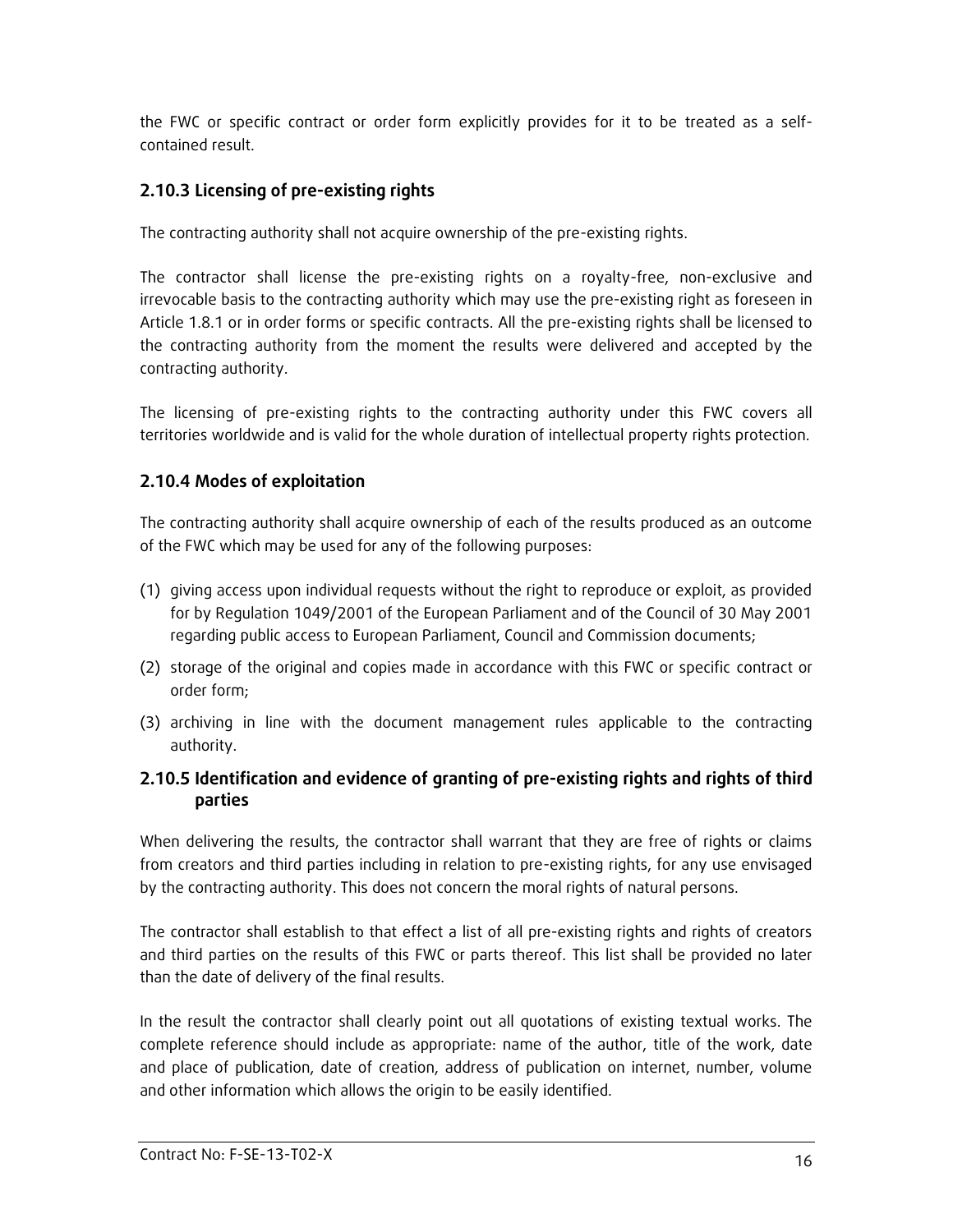Upon request by the contracting authority, the contractor shall provide evidence of ownership or rights to use all the listed pre-existing rights and rights of third parties except for the rights owned by the contracting authority.

This evidence may refer, inter alia, to rights to: parts of other documents, images, graphs, tables, data, software, technical inventions, know-how etc. (delivered in paper, electronic or other form), IT development tools, routines, subroutines and/or other programs ("background technology"), concepts, designs, installations or pieces of art, data, source or background materials or any other parts of external origin.

The evidence shall include, as appropriate:

- (a) the name and version number of a software product;
- (b) the full identification of the work and its author, developer, creator, translator, data entry person, graphic designer, publisher, editor, photographer, producer;
- (c) a copy of the licence to use the product or of the agreement granting the relevant rights to the contractor or a reference to this licence;
- (d) a copy of the agreement or extract from the employment contract granting the relevant rights to the contractor where parts of the results were created by its personnel;
- (e) the text of the disclaimer notice if any.

Provision of evidence does not release the contractor from its responsibilities in case it is found that it does not hold the necessary rights, regardless of when and by whom this fact was revealed.

The contractor also warrants that it possesses the relevant rights or powers to execute the transfer and that it has paid or has verified payment of all due fees including fees due to collecting societies, related to the final results.

### **2.10.6 Creators**

By delivering the results the contractor warrants that the creators undertake not to oppose that their names be recalled when the results are presented to the public and confirms that the results can be divulged. Names of authors shall be recalled on request in the manner communicated by the contractor to the contracting authority.

The contractor shall obtain the consent of creators regarding the granting of the relevant rights and be ready to provide documentary evidence upon request.

### **2.10.7 Persons appearing in photographs or films**

If natural, recognisable persons appear in a result or their voice is recorded the contractor shall submit a statement of these persons (or of the persons exercising parental authority in case of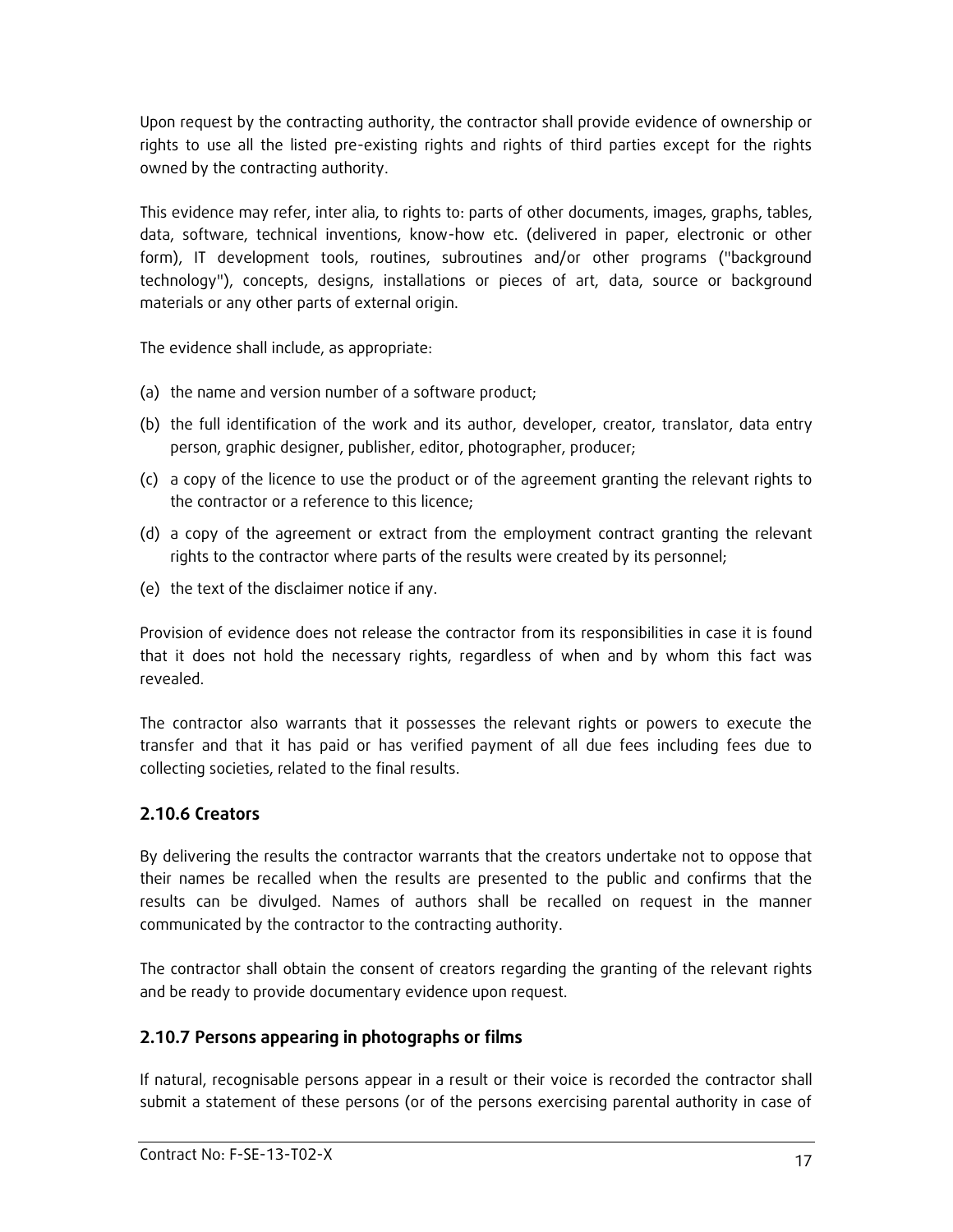minors) where they give their permission for the described use of their image or voice on request by the contracting authority. This does not apply to persons whose permission is not required in line with the law of the country where photographs were taken, films shot or audio records made.

### **2.10.8 Copyright for pre-existing rights**

When the contractor retains pre**-**existing rights on parts of the results, reference shall be inserted to that effect when the result is used as set out in Article 1.8.1 with the following disclaimer:  $\circ$  year – European Union Agency for Fundamental Rights. All rights reserved. Certain parts are licensed under conditions to the European Union Agency for Fundamental Rights.

### **2.10.9 Visibility of Union funding and disclaimer**

When making use of the results, the contractor shall declare that they have been produced within a contract with the Union and that the opinions expressed are those of the contractor only and do not represent the contracting authority's official position. The contracting authority may waive this obligation in writing.

# **2.11 FORCE MAJEURE**

- **2.11.1** 'Force majeure' means any unforeseeable and exceptional situation or event beyond the parties' control which prevents either of them from fulfilling any of their obligations under the FWC, which was not attributable to error or negligence on their part or on the part of subcontractors and which proves to be inevitable in spite of exercising due diligence. Any default of a service, defect in equipment or material or delays in making them available, unless they stem directly from a relevant case of force majeure, as well as labour disputes, strikes or financial difficulties, cannot be invoked as force majeure.
- **2.11.2** A party faced with force majeure shall formally notify the other party without delay, stating the nature, likely duration and foreseeable effects.
- **2.11.3** The party faced with force majeure shall not be held in breach of its contractual obligations if it has been prevented from fulfilling them by force majeure. Where the contractor is unable to fulfil its contractual obligations owing to force majeure, it shall have the right to remuneration only for the tasks actually executed.
- **2.11.4** The parties shall take all the necessary measures to limit any damage due to force majeure.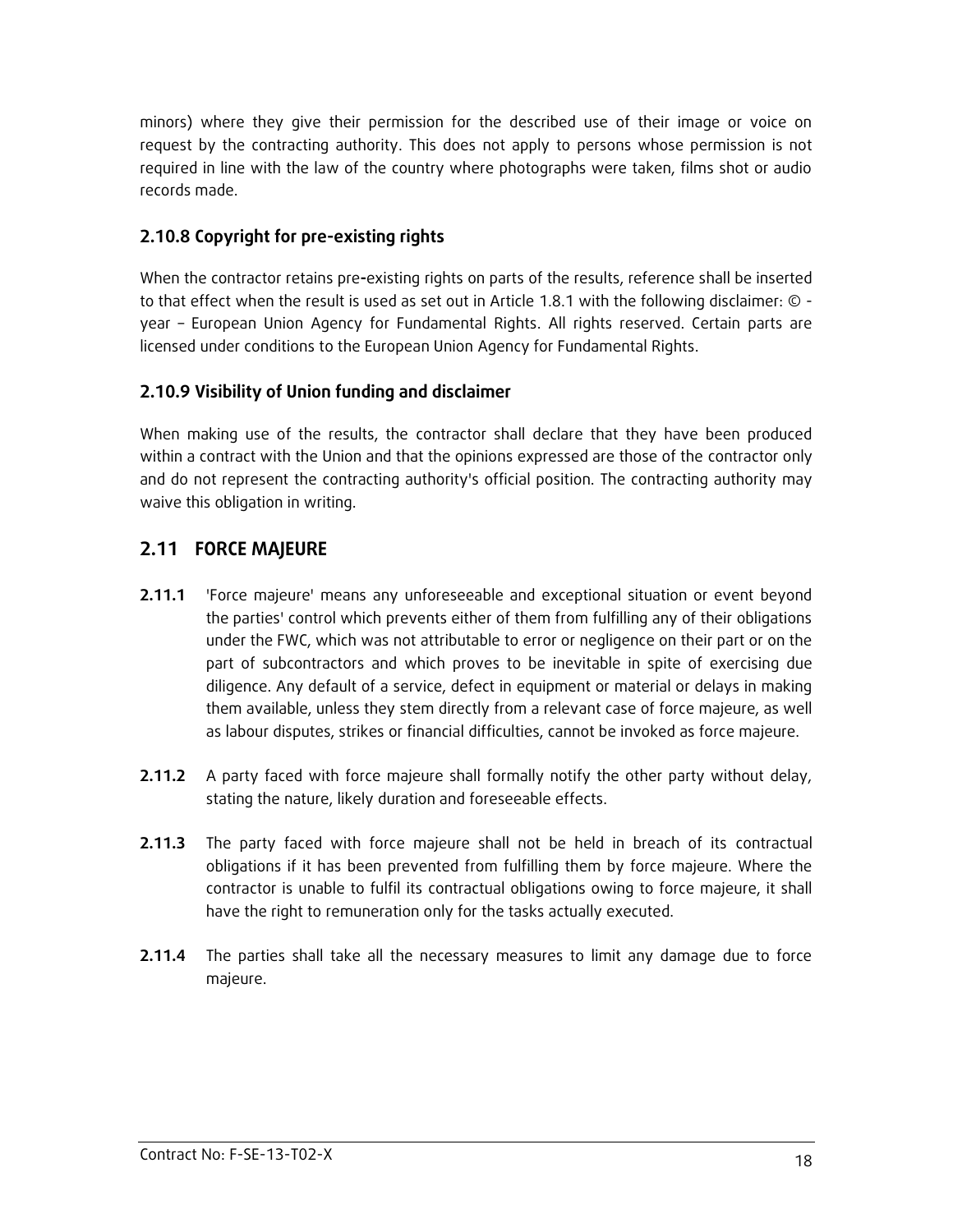# **2.12 LIQUIDATED DAMAGES**

The contracting authority may impose liquidated damages should the contractor fail to complete its contractual obligations, also with regard to the required quality level, according to the tender specifications.

Should the contractor fail to perform its contractual obligations within the time limits set by the FWC or the relevant order form or specific contract, then, without prejudice to the contractor's actual or potential liability or to the contracting authority's right to terminate the FWC or the relevant order form or specific contract, the contracting authority may impose liquidated damages for each and every calendar day of delay according to the following formula:

0.3 x (*V/d*)

*V* is the price of the relevant purchase;

*d* is the duration specified in the relevant order form or specific contract or, failing that, the period between the date specified in Article 2.4.1 and the date of delivery or performance specified in the relevant order form or specific contract, expressed in calendar days

The contractor may submit arguments against this decision within 30 days of receipt of the formal notification. In the absence of a reaction on its part or of written withdrawal by the contracting authority within 30 days of the receipt of such arguments, the decision imposing the liquidated damages shall become enforceable.

The parties expressly acknowledge and agree that any sums payable under this article are in the nature of liquidated damages and not penalties, and represent a reasonable estimate of fair compensation for the losses incurred due to failure to fulfil obligations which may be reasonably anticipated.

### **2.13 SUSPENSION OF THE CONTRACT**

### **2.13.1 Suspension by the contractor**

The contractor may suspend the performance of the FWC or order form or specific contract or any part thereof if a case of force majeure makes such performance impossible or excessively difficult. The contractor shall inform the contracting authority about the suspension without delay, giving all the necessary reasons and details and the envisaged date for resuming the performance of the FWC, order form or specific contract.

Once the circumstances allow resuming performance, the contractor shall inform the contracting authority immediately, unless the contracting authority has already terminated the FWC, order form or specific contract.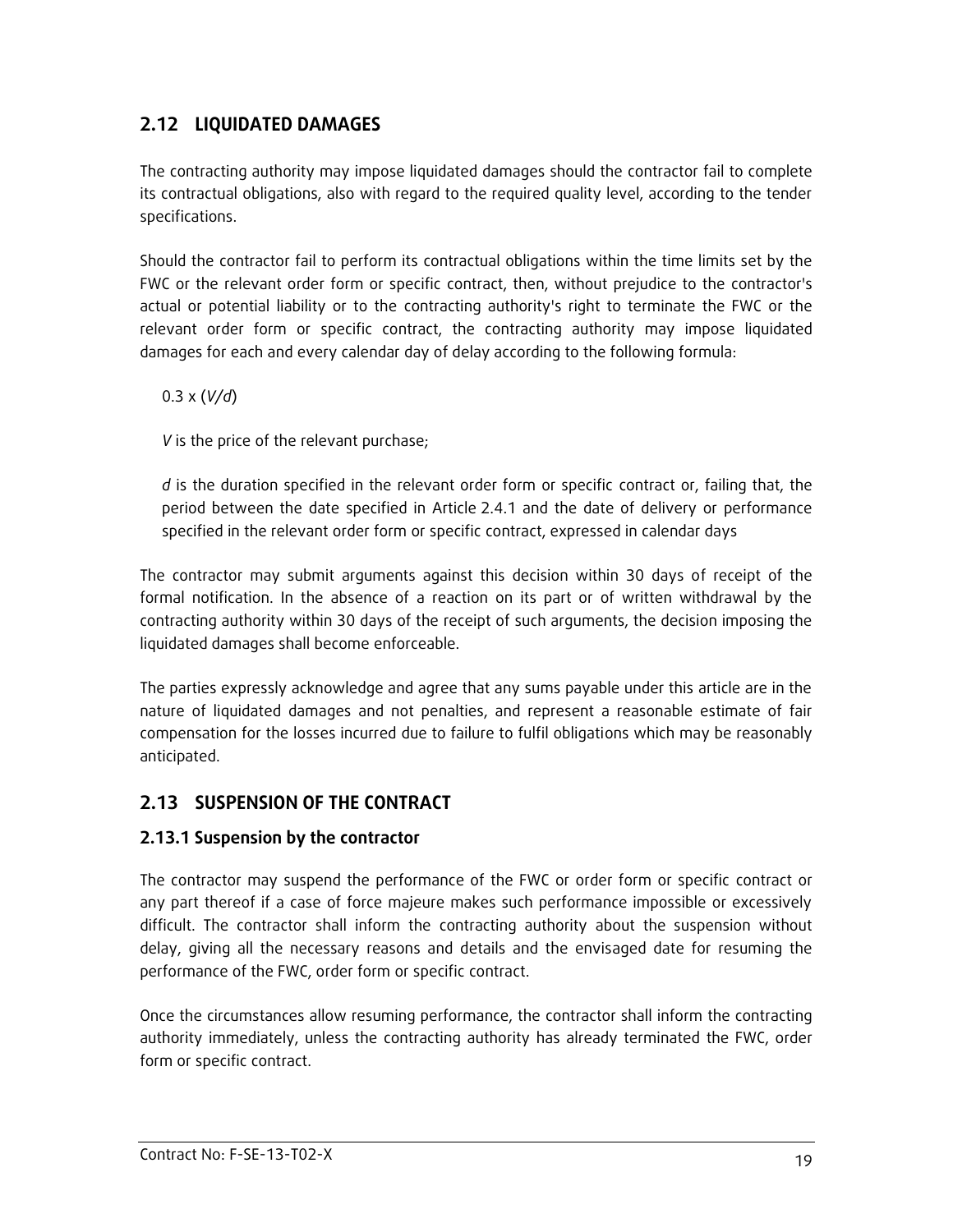### **2.13.2 Suspension by the contracting authority**

The contracting authority may suspend the performance of the FWC or order form or specific contract or any part thereof:

- (a) if the FWC or order form or specific contract award procedure or the performance of the FWC prove to have been subject to substantial errors, irregularities or fraud;
- (b) in order to verify whether presumed substantial errors, irregularities or fraud have actually occurred.

Suspension shall take effect on the day the contractor receives formal notification, or at a later date where the notification so provides. The contracting authority shall as soon as possible give notice to the contractor to resume the service suspended or inform the contractor that it is proceeding with termination of the FWC or order form or specific contract. The contractor shall not be entitled to claim compensation on account of suspension of the FWC or order form or specific contract or of part thereof.

### **2.14 TERMINATION BY THE CONTRACTING AUTHORITY**

#### **2.14.1 Grounds for termination**

The contracting authority may terminate the FWC, an order form or a specific contract respectively in the following circumstances:

- (a) if a change to the contractor's legal, financial, technical or organisational or ownership situation is likely to affect the performance of the FWC or order form or specific contract substantially or call into question the decision to award the FWC;
- (b) if execution of the tasks under a pending order form or a specific contract has not actually commenced within 15 days of the date foreseen, and the new date proposed, if any, is considered unacceptable by the contracting authority, taking into account article 2.8.2;
- (c) if the contractor does not perform the FWC or an order form or specific contract as established in the tender specifications or request for service or fails to fulfil another substantial contractual obligation; termination of three of more order forms or specific contracts on this ground shall constitute ground for termination of the FWC;
- (d) in the event of force majeure notified in accordance with article 2.11 or if the performance of the FWC or order form or specific contract has been suspended by the contractor as a result of force majeure, notified in accordance with article 2.13, where either resuming performance is impossible or the modifications to the FWC or order form or specific contract might call into question the decision awarding the FWC or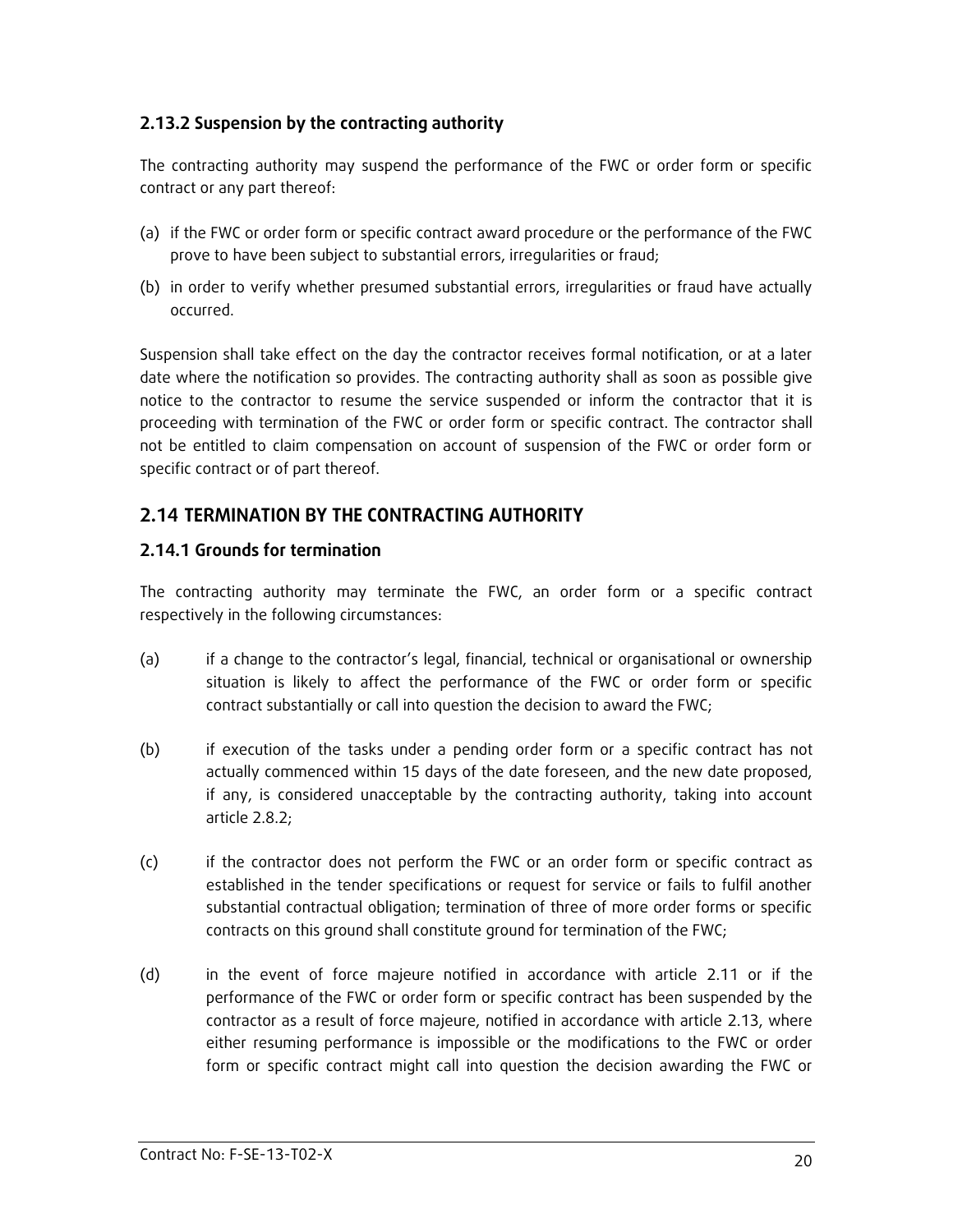order form or specific contract, or result in unequal treatment of tenderers or contractors;

- (e) if the contractor is declared bankrupt, is being wound up, is having its affairs administered by the courts, has entered into an arrangement with creditors, has suspended business activities, is the subject of proceedings concerning those matters, or is in any analogous situation arising from a similar procedure provided for in national legislation or regulations;
- (f) if the contractor or any natural person with the power to represent it or take decisions on its behalf has been found guilty of professional misconduct proven by any means;
- (g) if the contractor is not in compliance with its obligations relating to the payment of social security contributions or the payment of taxes in accordance with the legal provisions of the country in which it is established or with those of the country of the applicable law of this FWC or those of the country where the FWC is to be performed;
- (h) if the contracting authority has evidence that the contractor or any natural persons with the power to represent it or take decisions on its behalf have committed fraud, corruption, or are involved in a criminal organisation, money laundering or any other illegal activity detrimental to the Union's financial interests;
- (i) if the contracting authority has evidence that the contractor or any natural persons with the power to represent it or take decisions on its behalf have committed substantial errors, irregularities or fraud in the award procedure or the performance of the FWC, including in the event of submission of false information;
- (j) if the contractor is unable, through its own fault, to obtain any permit or licence required for performance of the FWC or order form or specific contract;
- (k) if the needs of the contracting authority change and it no longer requires new services under the FWC;
- (l) when due to the termination of the FWC with one or more of the contractors there is no minimum required competition within the multiple framework contract with reopening of competition.

### **2.14.2 Procedure for termination**

When the contracting authority intends to terminate the FWC or order form or specific contract it shall formally notify the contractor of its intention specifying the grounds thereof. The contracting authority shall invite the contractor to make any observations and, in the case of point (c) of Article 2.14.1, to inform the contracting authority about the measures taken to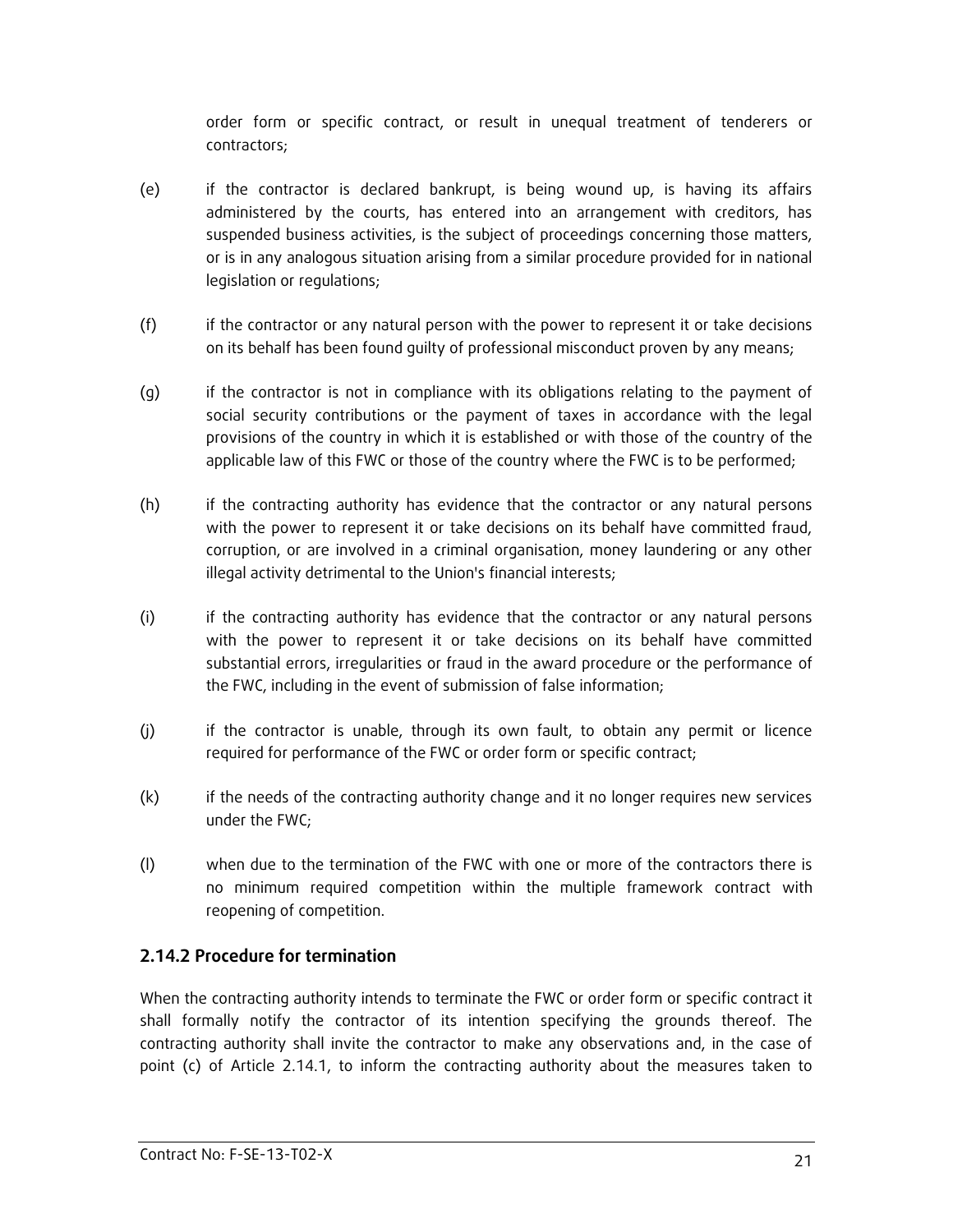continue the fulfilment of its contractual obligations, within 30 days from receipt of the notification.

If the contracting authority does not confirm acceptance of these observations by giving written approval within 30 days of receipt, the termination procedure shall proceed. In any case of termination the contracting authority shall formally notify the contractor about its decision to terminate the FWC or order form or specific contract. In the cases referred to in points (a), (b),  $(c)$ ,  $(e)$ ,  $(g)$ ,  $(j)$ ,  $(k)$  and  $(l)$  of Article 2.14.1 the formal notification shall specify the date on which the termination takes effect. In the cases referred to in points (d), (f), (h), and (i) of Article 2.14.1 the termination shall take effect on the day following the date on which notification of termination is received by the contractor.

# **2.14.3 Effects of termination**

In the event of termination, the contractor shall waive any claim for consequential damages, including any loss of anticipated profits for uncompleted work. On receipt of the notification of termination, the contractor shall take all the appropriate measures to minimise costs, prevent damages, and cancel or reduce its commitments. The contractor shall have 60 days from the date of termination to draw up the documents required by the special conditions or order forms or specific contracts for the tasks already executed on the date of termination and produce an invoice if necessary. The contracting authority may recover any amounts paid under the FWC.

The contracting authority may claim compensation for any damage suffered in the event of termination.

On termination the contracting authority may engage any other contractor to execute or complete the services. The contracting authority shall be entitled to claim from the contractor all extra costs incurred in this regard, without prejudice to any other rights or guarantees it may have under the FWC.

# **2.15 REPORTING AND PAYMENTS**

# **2.15.1 Date of payment**

Payments shall be deemed to be effected on the date when they are debited to the contracting authority's account.

# **2.15.2 Currency**

The FWC shall be in euros.

Payments shall be executed in euros or in the local currency as provided for in Article 1.5.

Conversion between the euro and another currency shall be made according to the daily euro exchange rate published in the *Official Journal of the European Union* or, failing that, at the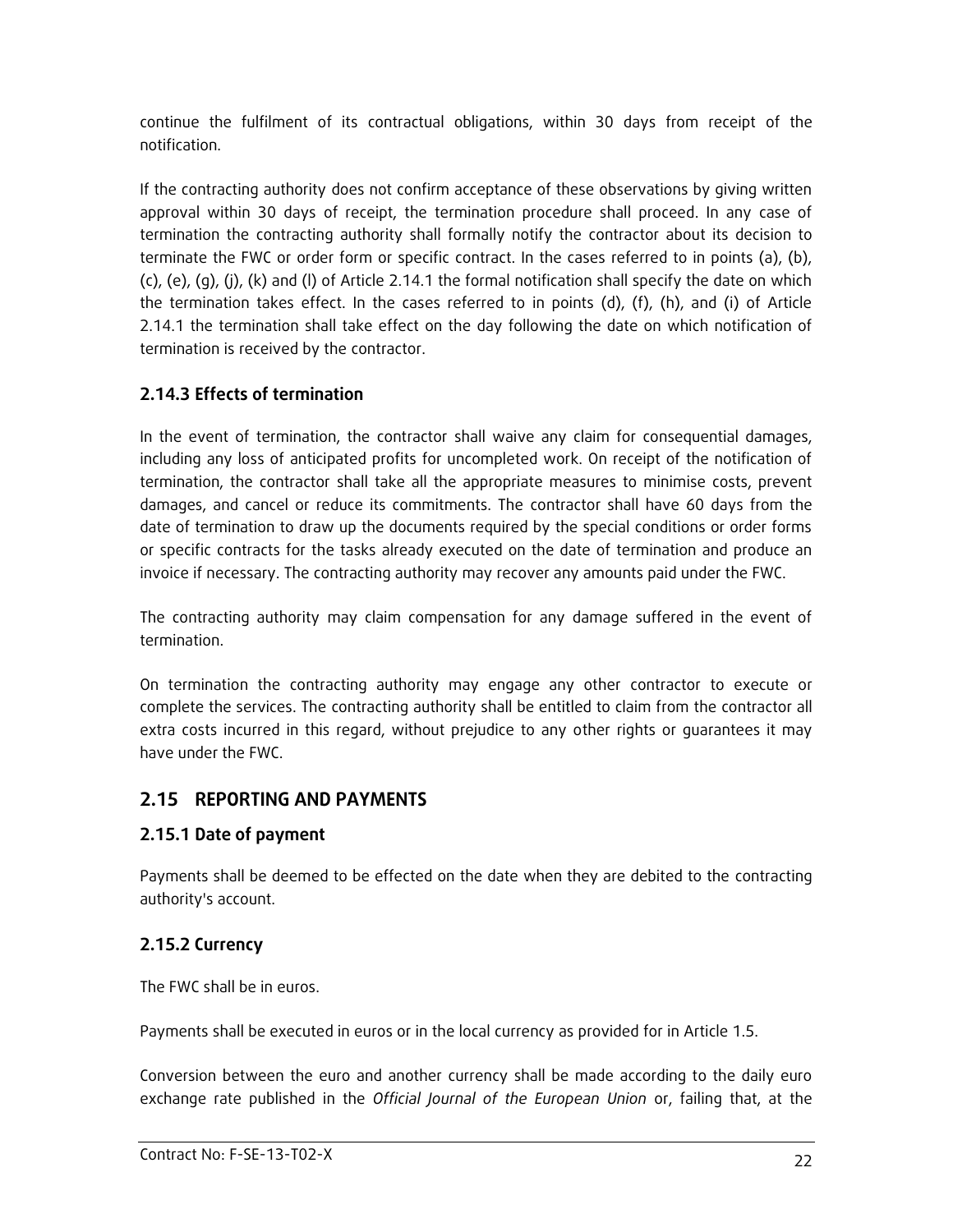monthly accounting exchange rate established by the European Commission and published on its website, applicable on the day on which the payment order is issued by the contracting authority.

### **2.15.3 Costs of transfer**

The costs of the transfer shall be borne in the following way:

- (a) costs of dispatch charged by the bank of the contracting authority shall be borne by the contracting authority,
- (b) cost of receipt charged by the bank of the contractor shall be borne by the contractor,
- (c) costs for repeated transfer caused by one of the parties shall be borne by the party causing repetition of the transfer.

### **2.15.4 Invoices and Value Added Tax**

Invoices shall contain the contractor's identification, the amount, the currency and the date, as well as the FWC reference and reference to the order form or specific contract.

Invoices shall indicate the place of taxation of the contractor for value added tax (VAT) purposes and shall specify separately the amounts not including VAT and the amounts including VAT.

The contracting authority is, as a rule, exempt from all taxes and duties, including VAT, pursuant to the provisions of Articles 3 and 4 of the Protocol on the Privileges and Immunities of the European Union.

The contractor shall accordingly complete the necessary formalities with the relevant authorities to ensure that the supplies and services required for performance of the FWC are exempt from taxes and duties, including VAT exemption.

# **2.15.5 Pre-financing and performance guarantees**

Pre-financing guarantees shall remain in force until the pre-financing is cleared against interim payments or payment of the balance and, in case the latter takes the form of a debit note, three months after the debit note is notified to the contractor. The contracting authority shall release the guarantee within the following month.

Performance guarantees shall cover performance of the service in accordance with the terms set out in the request for services until its final acceptance by the contracting authority. The amount of the performance guarantee shall not exceed the total price of the order form or specific contract. The guarantee shall provide that it remains in force until final acceptance. The contracting authority shall release the guarantee within a month following the date of final acceptance.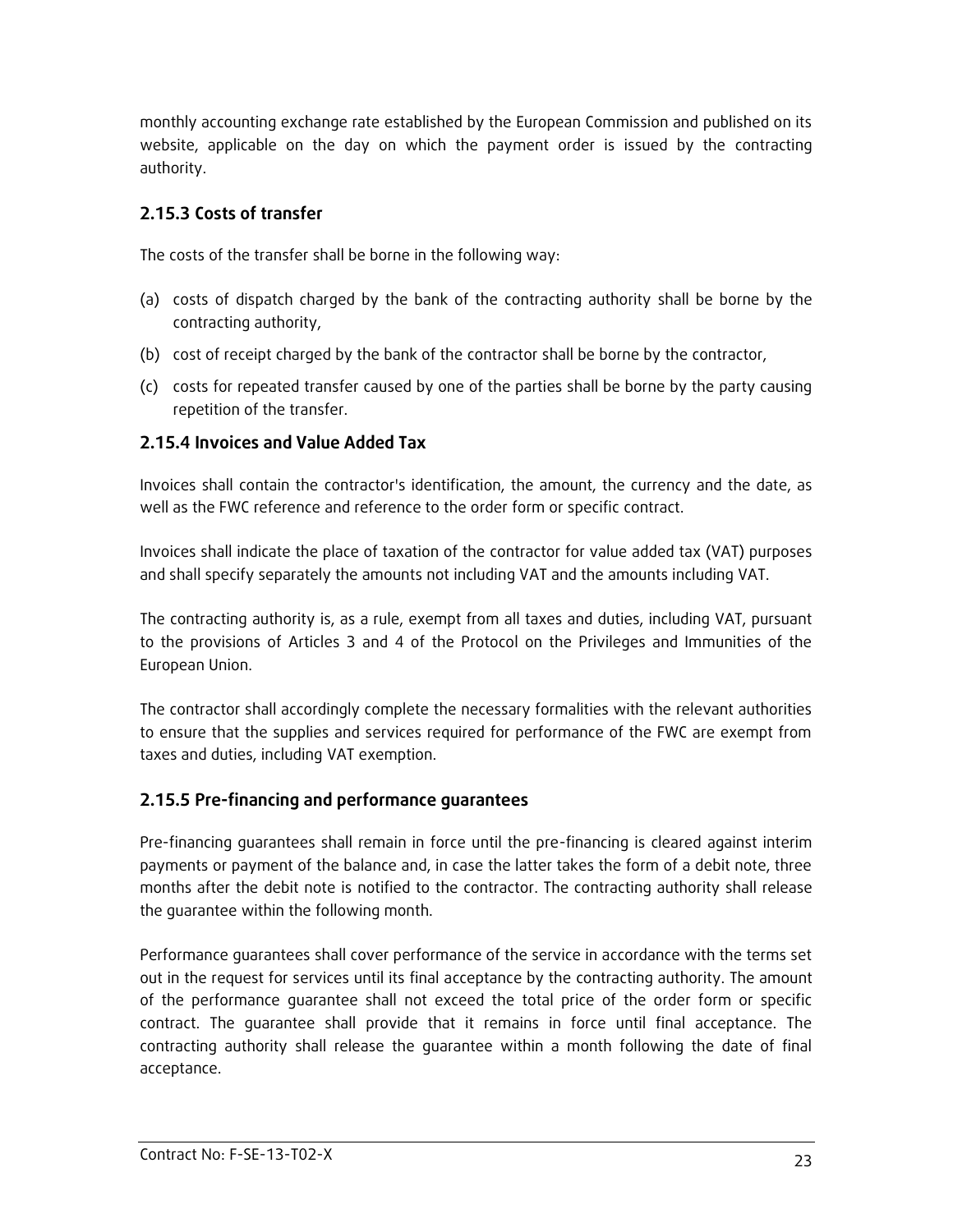Where, in accordance with Article 1.4*,* a financial guarantee is required for the payment of prefinancing, or as performance guarantee, it shall fulfil the following conditions:

- (a) the financial guarantee is provided by a bank or an approved financial institution or, at the request of the contractor and agreement by the contracting authority, by a third party;
- (b) the guarantor stands as first-call guarantor and does not require the contracting authority to have recourse against the principal debtor (the contractor).

The cost of providing such guarantee shall be borne by the contractor.

### **2.15.6 Interim payments and payment of the balance**

The contractor shall submit an invoice for interim payment upon delivery of intermediary results, accompanied by a progress report or any other documents, as provided for in Article 1.4 or in the tender specifications or in the order form or specific contract.

The contractor shall submit an invoice for payment of the balance within 60 days following the end of the period referred to in Article 1.2.2, accompanied by a final progress report or any other documents provided for in Article 1.4 or in the tender specifications or in the order form or specific contract.

Upon receipt, the contracting authority shall pay the amount due as interim or final payment, within the periods specified in Article 1.4, provided the invoice and documents have been approved and without prejudice to Article 2.15.7. Approval of the invoice and documents shall not imply recognition of the regularity or of the authenticity, completeness and correctness of the declarations and information they contain.

Payment of the balance may take the form of recovery.

### **2.15.7 Suspension of the time allowed for payment**

The contracting authority may suspend the payment periods specified in Article 1.4 at any time by notifying the contractor that its invoice cannot be processed, either because it does not comply with the provisions of the FWC, or because the appropriate documents have not been produced.

The contracting authority shall inform the contractor in writing as soon as possible of any such suspension, giving the reasons for it.

Suspension shall take effect on the date the notification is sent by the contracting authority. The remaining payment period shall start to run again from the date on which the requested information or revised documents are received or the necessary further verification, including on-the-spot checks, is carried out. Where the suspension period exceeds two months, the contractor may request the contracting authority to justify the continued suspension.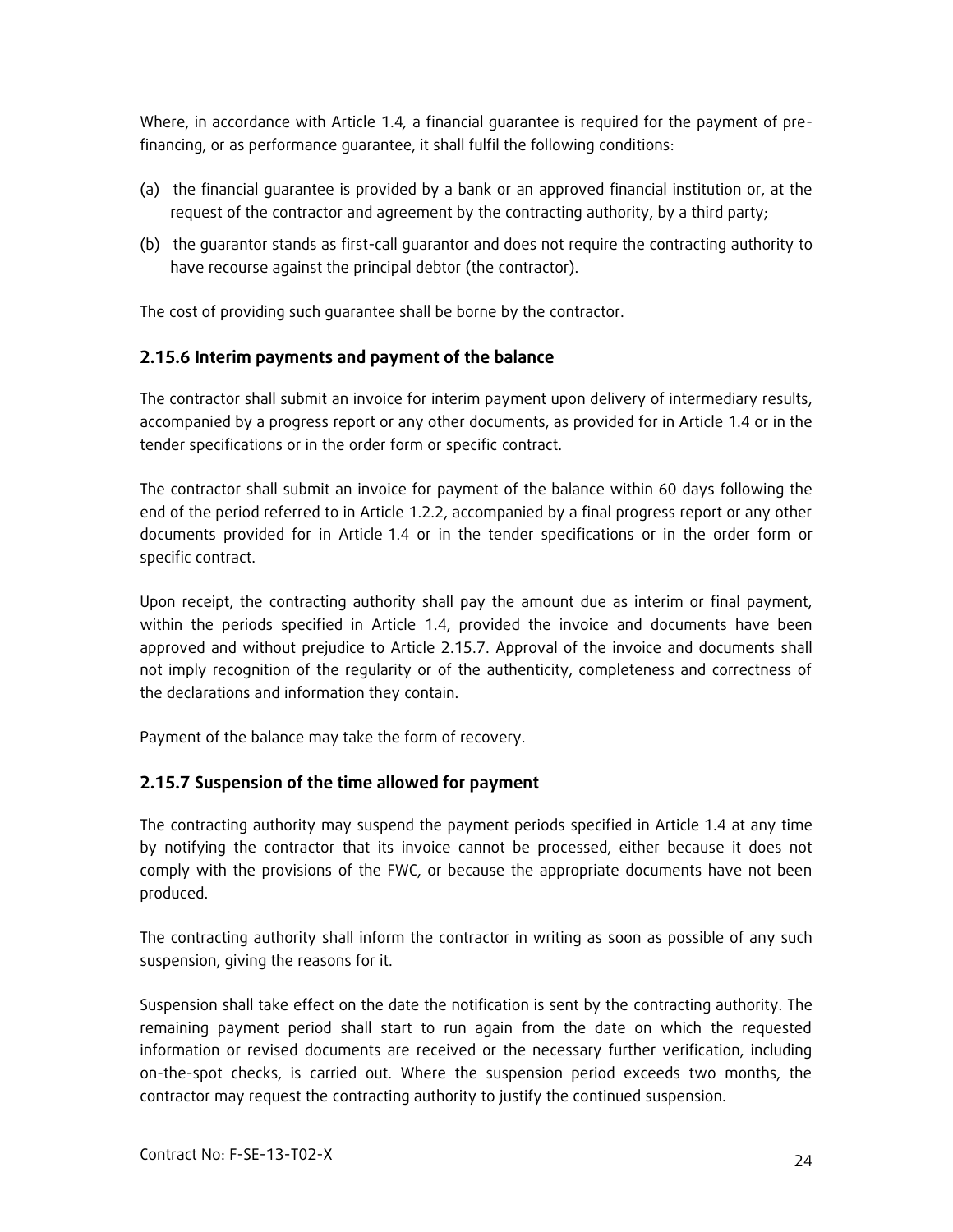Where the payment periods have been suspended following rejection of a document referred to in the first paragraph and the new document produced is also rejected, the contracting authority reserves the right to terminate the order form or specific contract in accordance with Article 2.14.1(c)*.*

### **2.15.8 Interest on late payment**

On expiry of the payment periods specified in Article 1.4, and without prejudice to Article 2.15.7, the contractor is entitled to interest on late payment at the rate applied by the European Central Bank for its main refinancing operations in Euros (the reference rate) plus eight points. The reference rate shall be the rate in force on the first day of the month in which the payment period ends, as published in the C series of the *Official Journal of the European Union*.

The suspension of the payment period in accordance with Article 2.15.7 may not be considered as a late payment.

Interest on late payment shall cover the period running from the day following the due date for payment up to and including the date of actual payment as defined in Article 2.15.1.

However, when the calculated interest is lower than or equal to EUR 200, it shall be paid to the contractor only upon request submitted within two months of receiving late payment.

### **2.16 REIMBURSEMENTS**

- **2.16.1** Where provided by the special conditions or by the tender specifications, the contracting authority shall reimburse the expenses that are directly connected with execution of the tasks on production of original supporting documents, including receipts and used tickets, or failing that, on production of copies or scanned originals, or on the basis of flat rates.
- **2.16.2** Travel and subsistence expenses shall be reimbursed, where appropriate, on the basis of the shortest itinerary and the minimum number of nights necessary for overnight stay at the destination.
- **2.16.3** Travel expenses shall be reimbursed as follows:
- (a) travel by air shall be reimbursed up to the maximum cost of an economy class ticket at the time of the reservation;
- (b) travel by boat or rail shall be reimbursed up to the maximum cost of a first class ticket;
- (c) travel by car shall be reimbursed at the rate of one first class rail ticket for the same journey and on the same day;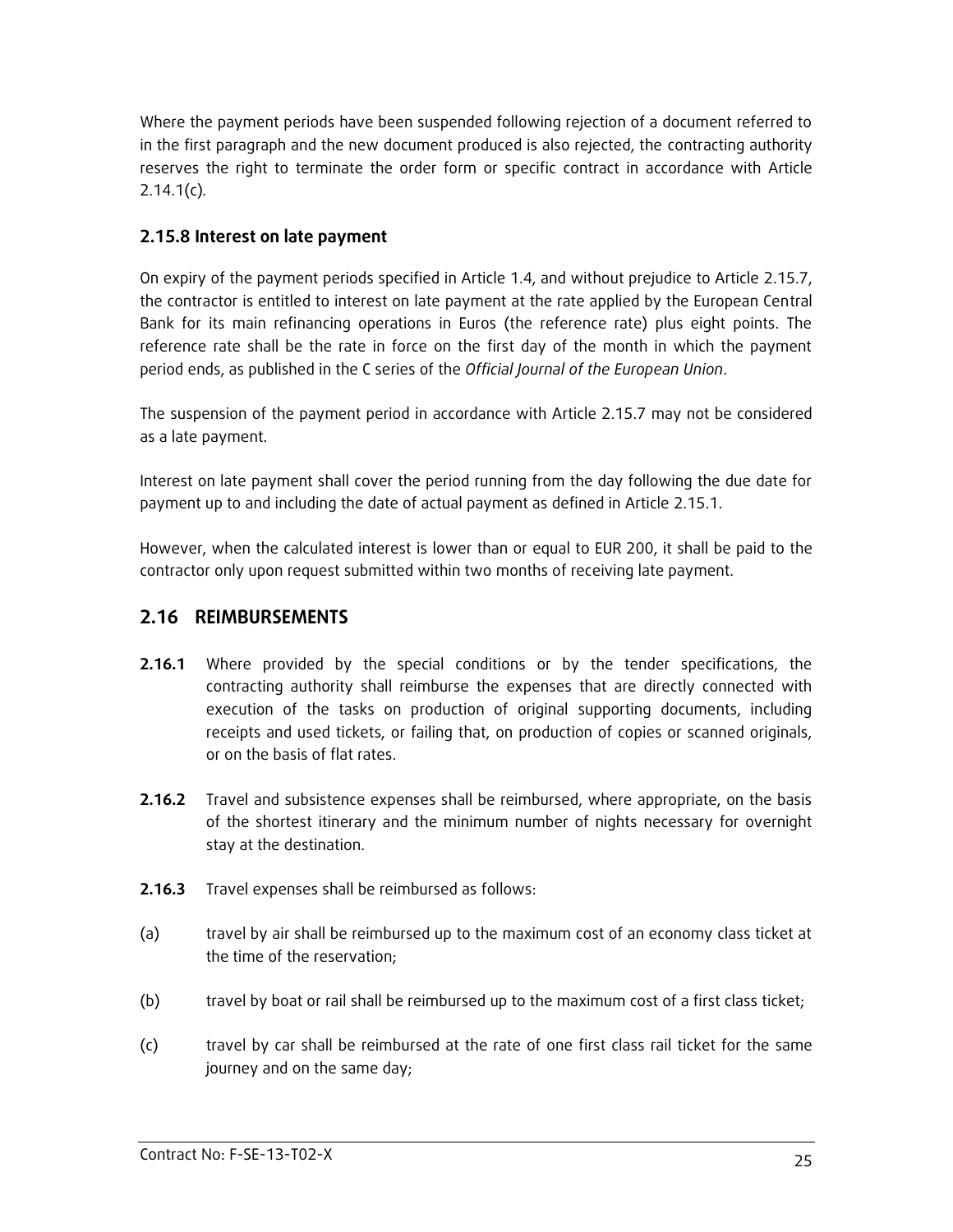In addition, travel outside Union territory shall be reimbursed provided the contracting authority has given its prior written consent.

- **2.16.4** Subsistence expenses shall be reimbursed on the basis of a daily subsistence allowance as follows:
- (a) for journeys of less than 200 km for a return trip, no subsistence allowance shall be payable;
- (b) daily subsistence allowance shall be payable only on receipt of supporting documents proving that the person concerned was present at the destination;
- (c) daily subsistence allowance shall take the form of a flat-rate payment to cover all subsistence expenses, including meals, local transport which includes transport to and from the airport or station, insurance and sundries;
- (d) daily subsistence allowance shall be reimbursed at the flat rates specified in Article 1.3;
- (e) accommodation shall be reimbursed on receipt of supporting documents proving the necessary overnight stay at the destination, up to the flat-rate ceilings specified in Article 1.3.
- **2.16.5** The cost of shipment of equipment or unaccompanied luggage shall be reimbursed provided the contracting authority has given prior written authorisation.
- **2.16.6.** Conversion between the euro and another currency shall be made as specified in Article 2.15.2.

### **2.17 RECOVERY**

- **2.17.1** If an amount is to be recovered under the terms of the FWC, the contractor shall repay the contracting authority the amount in question according to the terms and by the date specified in the debit note.
- **2.17.2** If the obligation to pay the amount due is not honoured by the date set by the contracting authority in the debit note, the amount due shall bear interest at the rate indicated in Article 2.15.8. Interest on late payments shall cover the period from the day following the due date for payment up to and including the date when the contracting authority receives the full amount owed.

Any partial payment shall first be entered against charges and interest on late payment and then against the principal amount.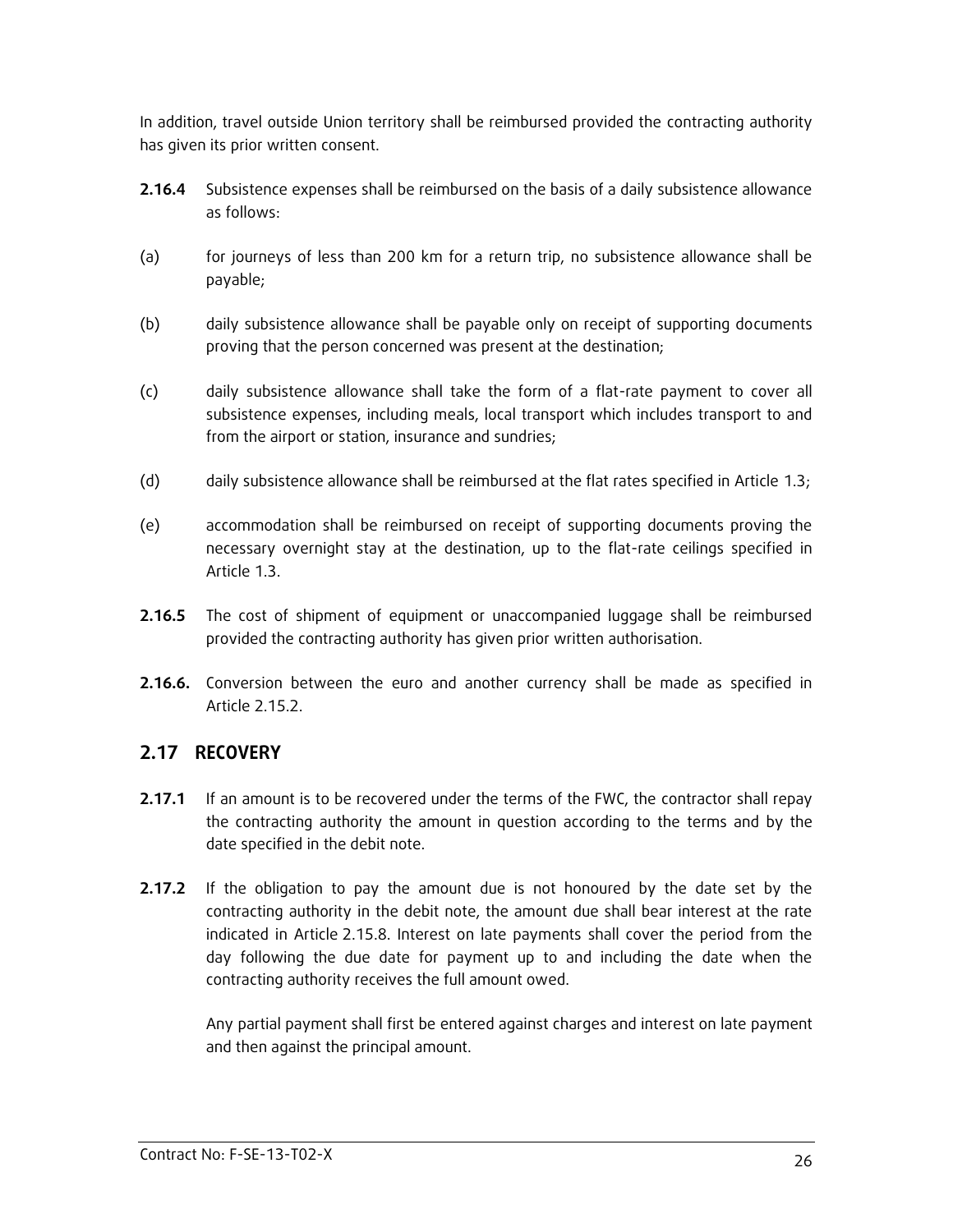**2.17.3** If payment has not been made by the due date, the contracting authority may, after informing the contractor in writing, recover the amounts due by offsetting them against any amounts owed to the contractor by the Union or by the European Atomic Energy Community or by calling in the financial guarantee, where provided for in Article 1.4 or in the specific contract.

### **2.18 CHECKS AND AUDITS**

**2.18.1** The contracting authority and the European Anti-Fraud Office may check or have an audit on the performance of the FWC. It may be carried out either directly by its own staff or by any other outside body authorised to do so on its behalf.

Such checks and audits may be initiated during the performance of the FWC and during a period of five years which starts running from the date of expiry of the FWC.

The audit procedure shall be deemed to be initiated on the date of receipt of the relevant letter sent by the contracting authority. Audits shall be carried out on a confidential basis.

- **2.18.2** The contractor shall keep all original documents stored on any appropriate medium, including digitised originals when they are authorised by national law and under the conditions laid down therein, for a period of five years which starts running from the date of expiry of the FWC.
- **2.18.3** The contractor shall allow the contracting authority's staff and outside personnel authorised by the contracting authority the appropriate right of access to sites and premises where the FWC is performed and to all the information, including information in electronic format, needed in order to conduct such checks and audits. The contractor shall ensure that the information is readily available at the moment of the check or audit and, if so requested, that information be handed over in an appropriate form.
- **2.18.4** On the basis of the findings made during the audit, a provisional report shall be drawn up. It shall be sent to the contractor, which shall have 30 days following the date of receipt to submit observations. The final report shall be sent to the contractor within 60 days following the expiry of that deadline.

On the basis of the final audit findings, the contracting authority may recover all or part of the payments made and may take any other measures which it considers necessary.

**2.18.5** By virtue of Council Regulation (Euratom, EC) No 2185/96 of 11 November 1996 concerning on-the-spot checks and inspection carried out by the Commission in order to protect the European Communities' financial interests against fraud and other irregularities and Regulation (EC) No 1073/1999 of the European Parliament and the Council of 25 May 1999 concerning investigation conducted by the European Anti-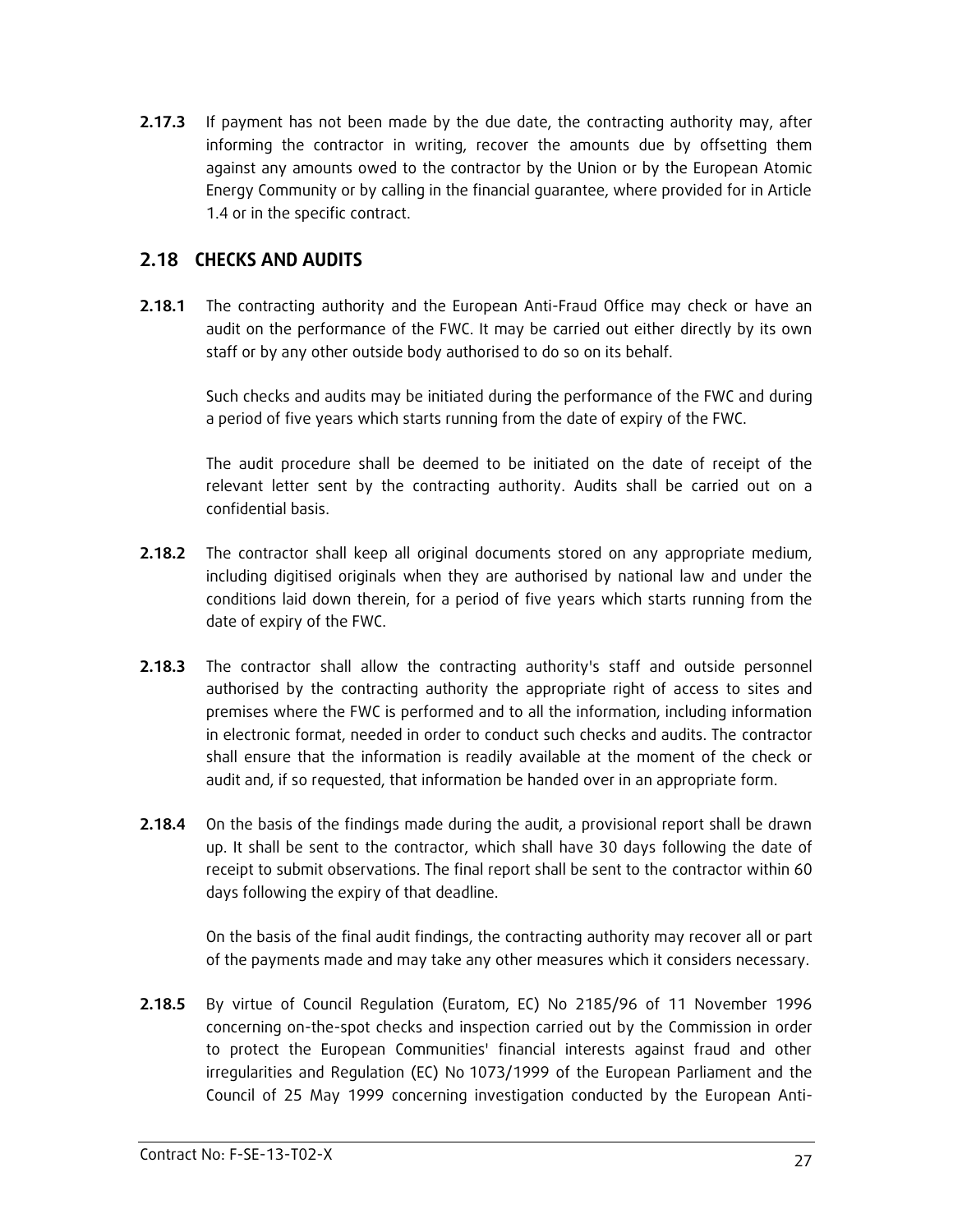Fraud Office (OLAF), the OLAF may also carry out on-the-spot checks and inspections in accordance with the procedures laid down by Union law for the protection of the financial interests of the Union against fraud and other irregularities. Where appropriate, the findings may lead to recovery by the contracting authority.

**2.18.6** The Court of Auditors shall have the same rights as the contracting authority, notably right of access, for the purpose of checks and audits.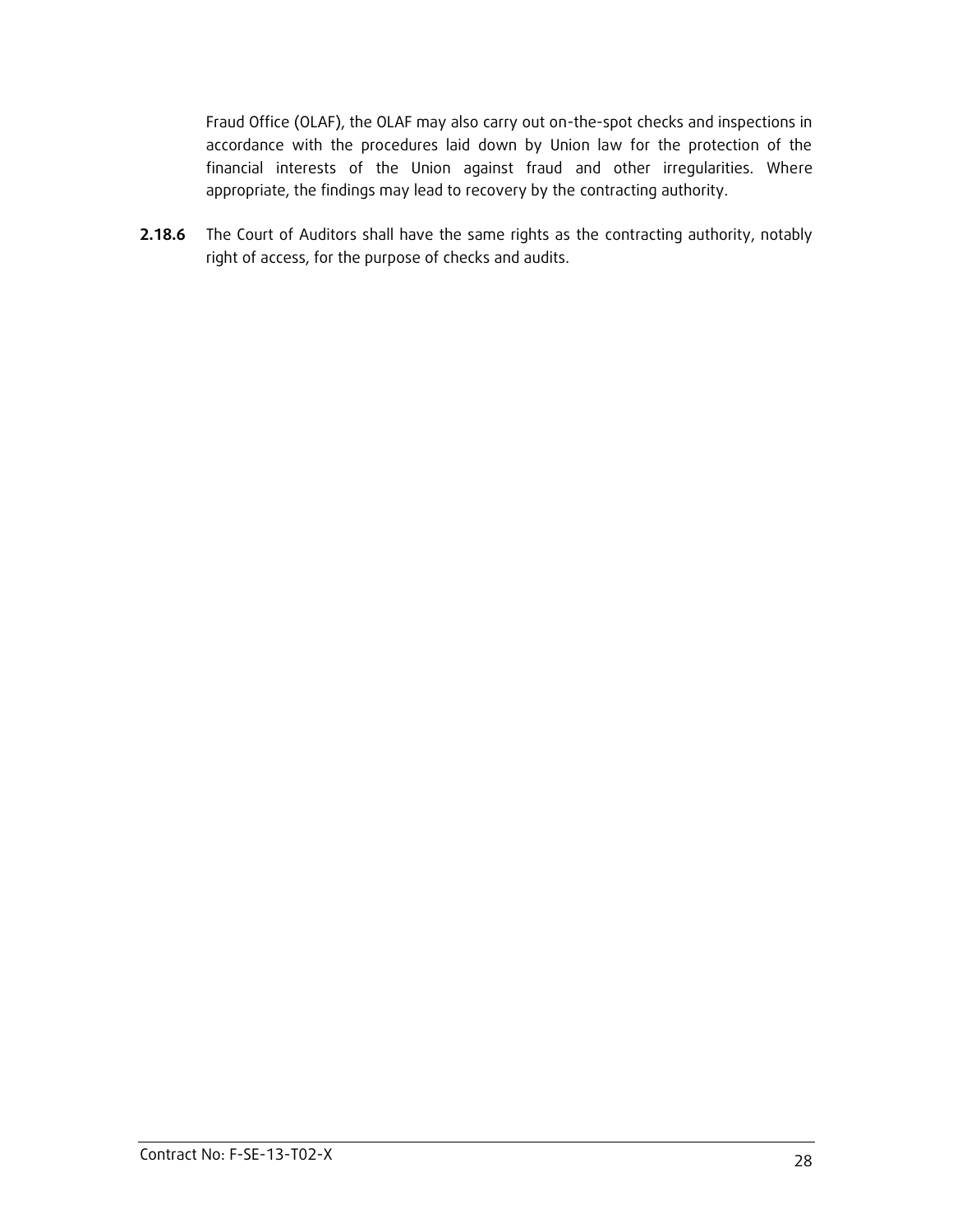# **FIXED PRICE DRAFT SPECIFIC CONTRACT No [to be completed]**

# **Implementing Framework Contract No F-SE-13-T02-C[to be completed]**

The European Union Agency for Fundamental Rights (hereinafter referred to as 'the contracting authority'), with its seat at Schwarzenbergplatz 11, Vienna 1040, Austria, which is represented for the purposes of the signature of this contract by [forename, surname and function]

of the one part

### **[official name in full]**

[official legal form] [statutory registration number] [official address in full]

[VAT registration number]

[(hereinafter referred to as 'the contractor'), [represented for the purposes of the signature of this specific contract by [forename, surname and function]

[The parties identified above and collectively referred to as 'the contractor' shall be jointly and severally liable vis-à-vis the contracting authority for the performance of this specific contract']

of the other part

#### **HAVE AGREED**

### **3.1 SUBJECT MATTER**

- **3.1.1** This specific contract implements Framework Contract (FWC) No [complete] signed by the contracting authority and the contractor on [complete date].
- **3.1.2** The subject matter of this specific contract is [short description of subject].
- **3.1.3** The contractor undertakes, in accordance with the terms set out in the FWC and in this specific contract and the annex[es] thereto, which form an integral part thereof, to perform the tasks specified in Annex I.

### **3.2 ENTRY INTO FORCE AND DURATION**

- **3.2.1** This specific contract shall enter into force on the date on which it is signed by the last party.
- **3.2.2** The duration of the execution of the tasks shall not exceed [complete] [days/weeks/months]. Execution of the tasks shall start from [the date of entry into force of this specific contract] or [insert date].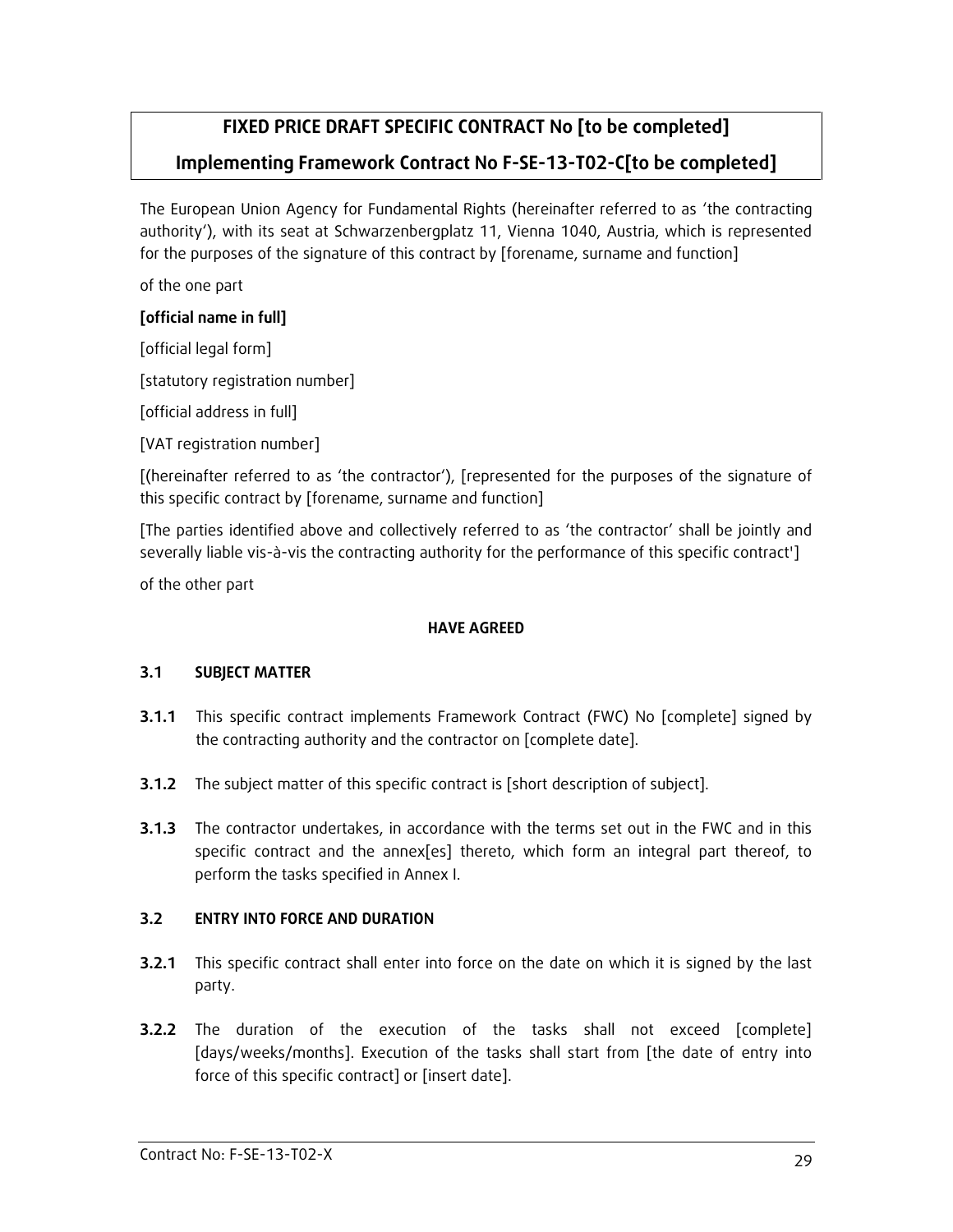The period of execution of the tasks may be extended only with the express written agreement of the parties before such period elapses.

#### **3.3 PERFORMANCE AND LOCATION**

**3.3.1** The tasks performed by the contractor under this specific contract shall result in "deliverables", defined according to the provisions of Annex I.

Signature by the contracting authority of the Task Acceptance Form attached in Annex III shall provide evidence of the work performed.

**3.3.2** The tasks shall be performed at the contractor's premises, unless otherwise specified in Annex I.

#### **3.4 PRICE AND PAYMENTS**

- **3.4.1** The maximum total price to be paid under this specific contract shall be EUR [amount in figures and in words] covering all tasks executed.
- **3.4.2** This amount shall cover all expenditure incurred by the contractor in performing this specific contract. No reimbursable expenses are foreseen.
- **3.4.3** In conformity with Articles 1.4 of the special conditions and 2.15 of the general conditions of the FWC, the invoicing procedures for the services, once accepted by the contracting authority, are as follows:

For specific contracts of a contract amount below EUR 25,000.00:

100% on completion of the work, based on a Tasks Acceptance Form signed by the contracting authority in accordance with the form in Annex III (to be attached to the invoice)

For specific contracts of a contract amount above EUR 25,000.00:

- a pre-financing payment of 20 % of the total price of the specific contract and the receipt by the contracting authority of a duly constituted financial guarantee equal to at least 20 % of the total price of the order form or the specific contract<sup>2</sup>
- no interim payment is foreseen
- payment of the balance upon completion of the work, based on Tasks Acceptance Form signed by the contracting authority in accordance with the form in Annex III (to be attached to the invoice)

l

<sup>2</sup> If duly justified by a risk assessment, the Contracting Authority **may** require a pre-financing guarantee for specific contracts over EUR 60,000.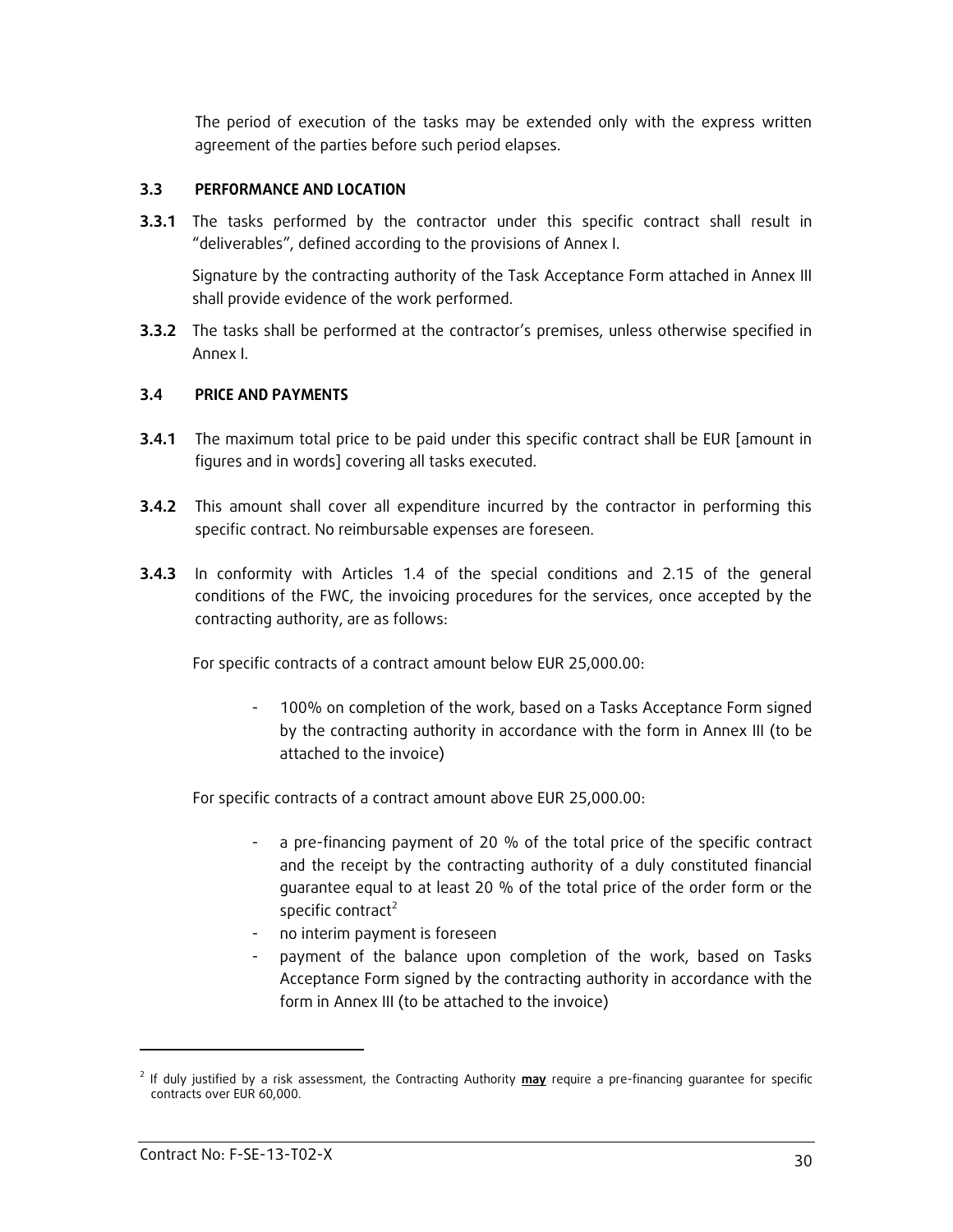- **3.4.4** Payments shall be made to account No [to be completed] held with [to be completed] on production of the invoice showing separately the amount of the services and the VAT applied and within no more than  $[30/60]^3$  calendar days from the date the invoice is received by the department indicated in article 3.4.5 below. Invoices presented by the contractor shall indicate his place of taxation for VAT purposes and shall specify separately the amounts not including VAT from those amounts including VAT. The payment shall be deemed to have been effected on the day the Contracting Authority's financial account is debited.
- **3.4.5** The address for invoices is:

European Union Agency for Fundamental Rights to the attention of the Administration Department Schwarzenbergplatz 11, Vienna 1040, Austria

\*\*\*\*

[Option: for contractors for which VAT is due in Belgium]

[Where VAT is due in Belgium, the provisions of this specific contract constitute a request for VAT exemption No 450, Article 42, paragraph 3.3 of the VAT code (circular 2/1978), provided the contractor includes the following statement in the invoice(s): 'Exonération de la TVA, Article 42, paragraphe 3.3 du code de la TVA (circulaire 2/1978) ' or an equivalent statement in the Dutch or German language.]

[Option: for contractors for which VAT is due in Luxembourg]

[Where VAT is due in Luxembourg, the contractor shall include the following statement in the invoices: 'Commande destinée à l'usage officiel de l'Union européenne. Exonération de la TVA Article 43 § 1 k 2ième tiret de la loi modifiée du 12.02.79. ' In case of intra-Community purchases, the statement to be included in the invoices is: 'For the official use of the European Union. VAT Exemption / European Union/ Article 151 of Council Directive 2006/112/EC. ']

#### **3.5 SUBCONTRACTING**

[Subcontracting is not allowed]

or

-

[In accordance with article 2.7 of the general conditions, the contractor has been permitted to subcontract.

 $3$  30 days when no technical report is foreseen; 60 when technical reports is foreseen.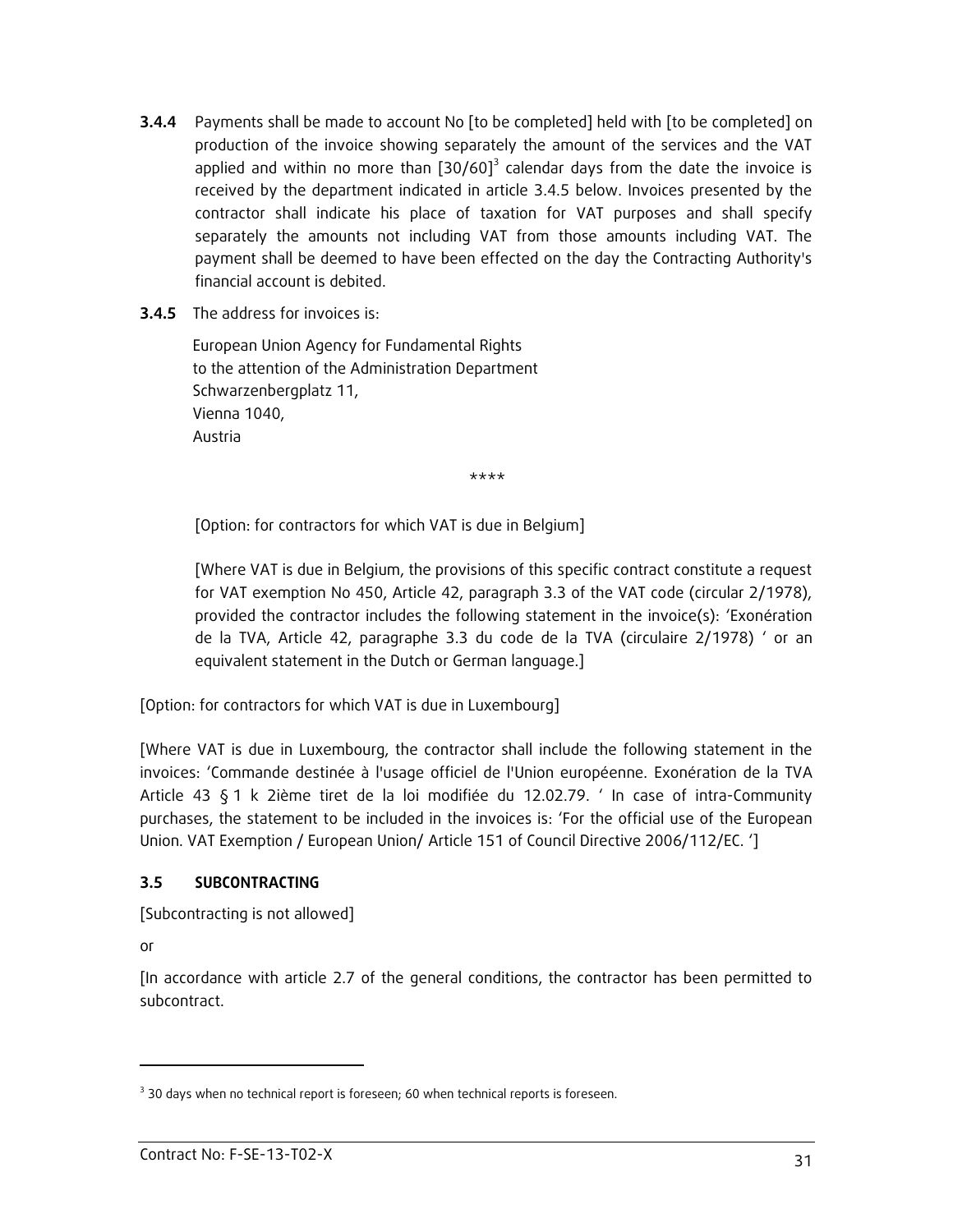Tasks stated in Annex I may be performed by the subcontractor [name subcontractor, address], entirely at the risk of the contractor.

Without prejudice to the contracting authority's other rights under article 2.7 of the general conditions, if the contractor fails to meet his obligations, the specific contract with the contracting authority may be terminated in accordance with Article 2.14.1 c) of the general conditions. This clause applies throughout the terms of the specific contract.]

### **3.6 PERFORMANCE GUARANTEE**

No performance guarantee will be required.

### **3.7 USE OF RESULTS**

```
[Not applicable]
```
or

[Insert details on the intended use of results linked to the specific request for service supplementing or replacing clause 1.8 of the special conditions]

### **3.8 ADMINISTRATIVE PROVISIONS**

The persons responsible for implementing this specific contract are:

For the contracting authority:

Administrative matters: [name and telephone number]

Technical matters: [name and telephone number]

For the contractor: [name and telephone number]

Administrative matters: [name and telephone number]

Technical matters: [name and telephone number]

All communication relating to the implementation of this specific contract must be in the form of written correspondence and be sent to the appropriate responsible persons.

### **3.9 ANNEXES**

The following documents are annexed to the specific contract and form an integral part of it:

| Annex I:   | Technical Annex/Description of the Tasks |
|------------|------------------------------------------|
| Annex II:  | Contractor's specific tender             |
| Annex III: | Task Acceptance Form                     |

### **SIGNATURES**

For the Contractor, The Contracting Authority,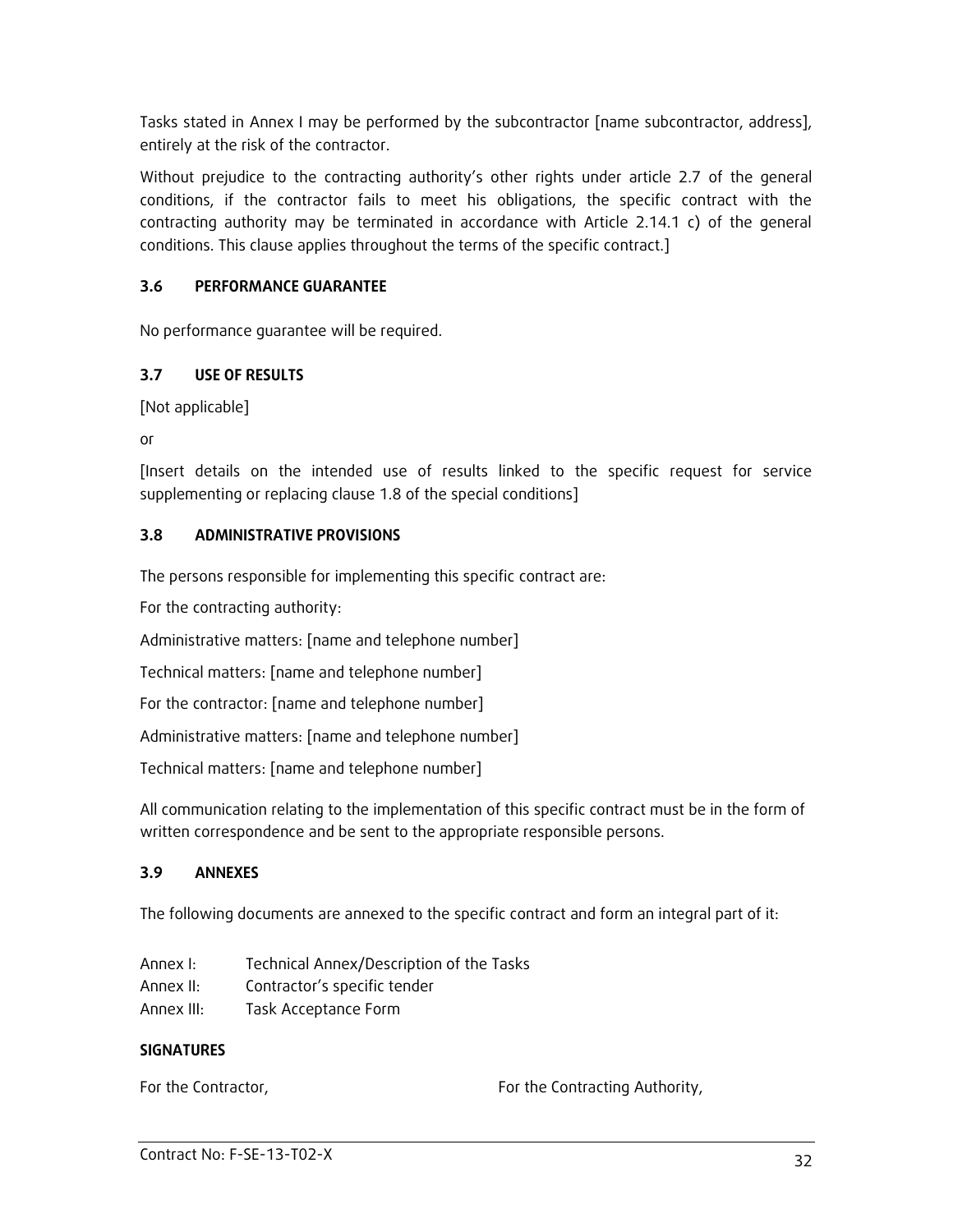| [name]                                    | [name]                              |  |
|-------------------------------------------|-------------------------------------|--|
| [function]                                | [function]                          |  |
|                                           |                                     |  |
| signature[s]: ___________________________ | signature[s]:_______________        |  |
| date:<br>Done at                          | Done at $\lceil \quad \rceil$ date: |  |
| In duplicate in English.                  |                                     |  |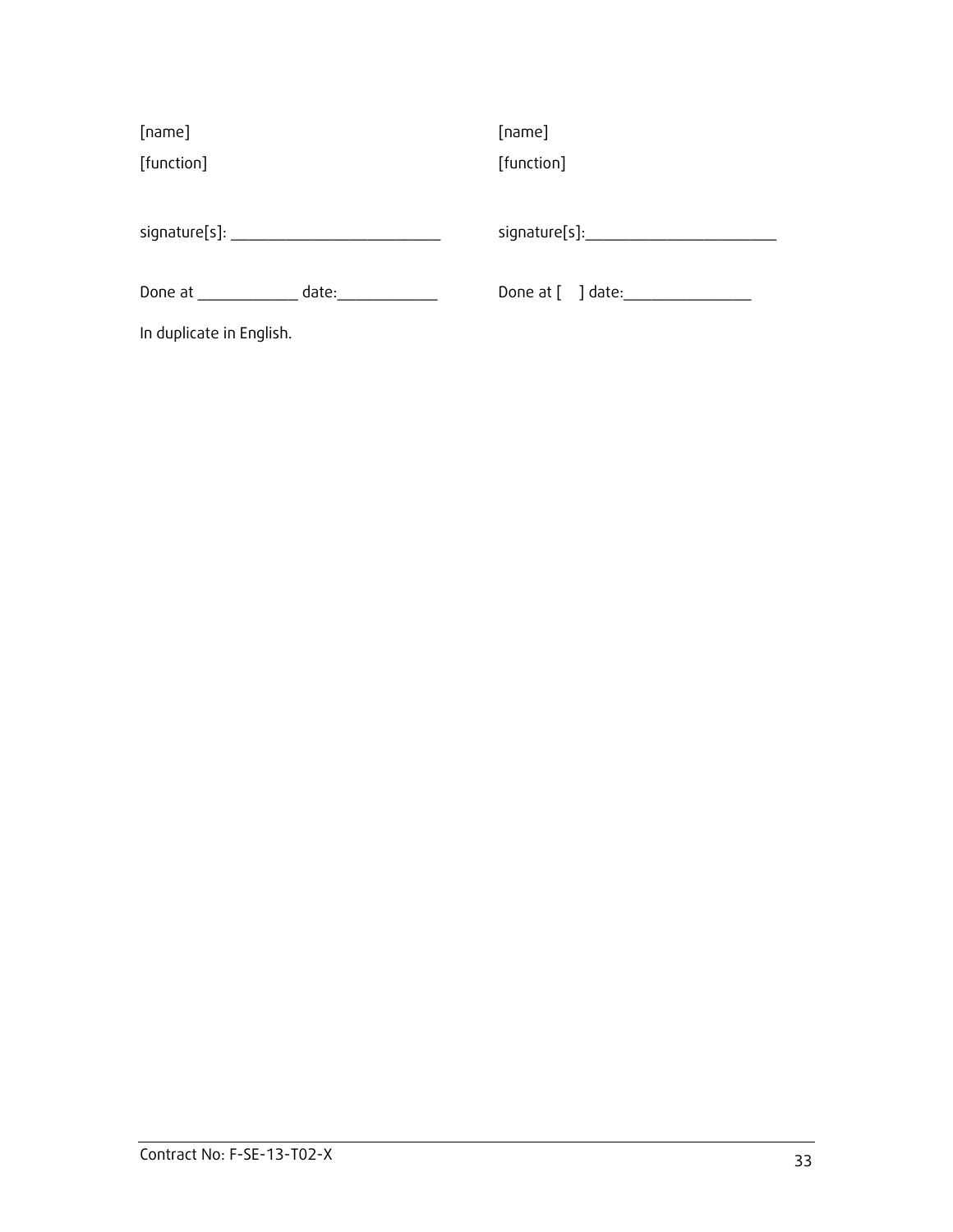# **ANNEX I**

### **Technical Annex/Description of the Tasks**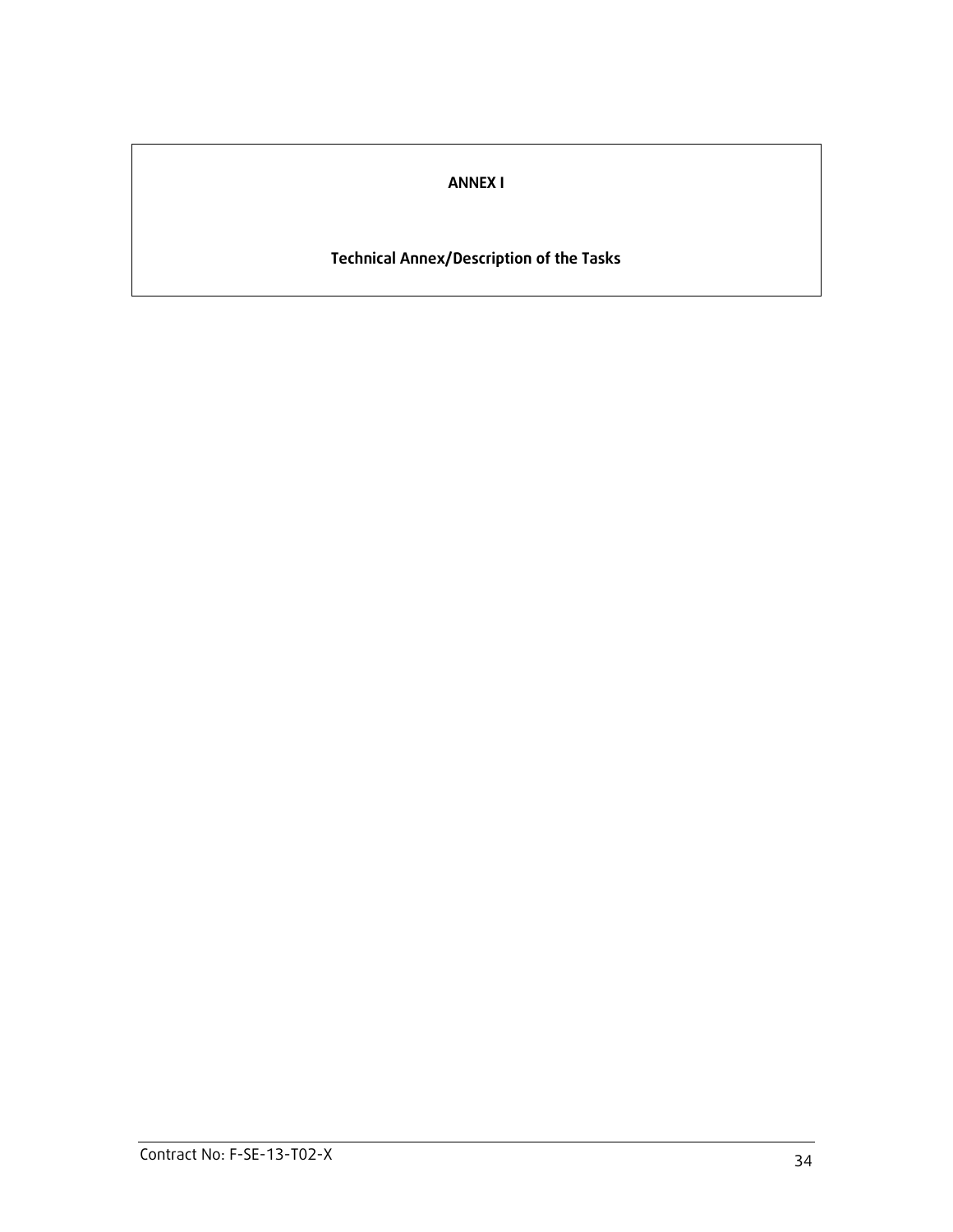### **ANNEX II**

### **Contractor's specific tender**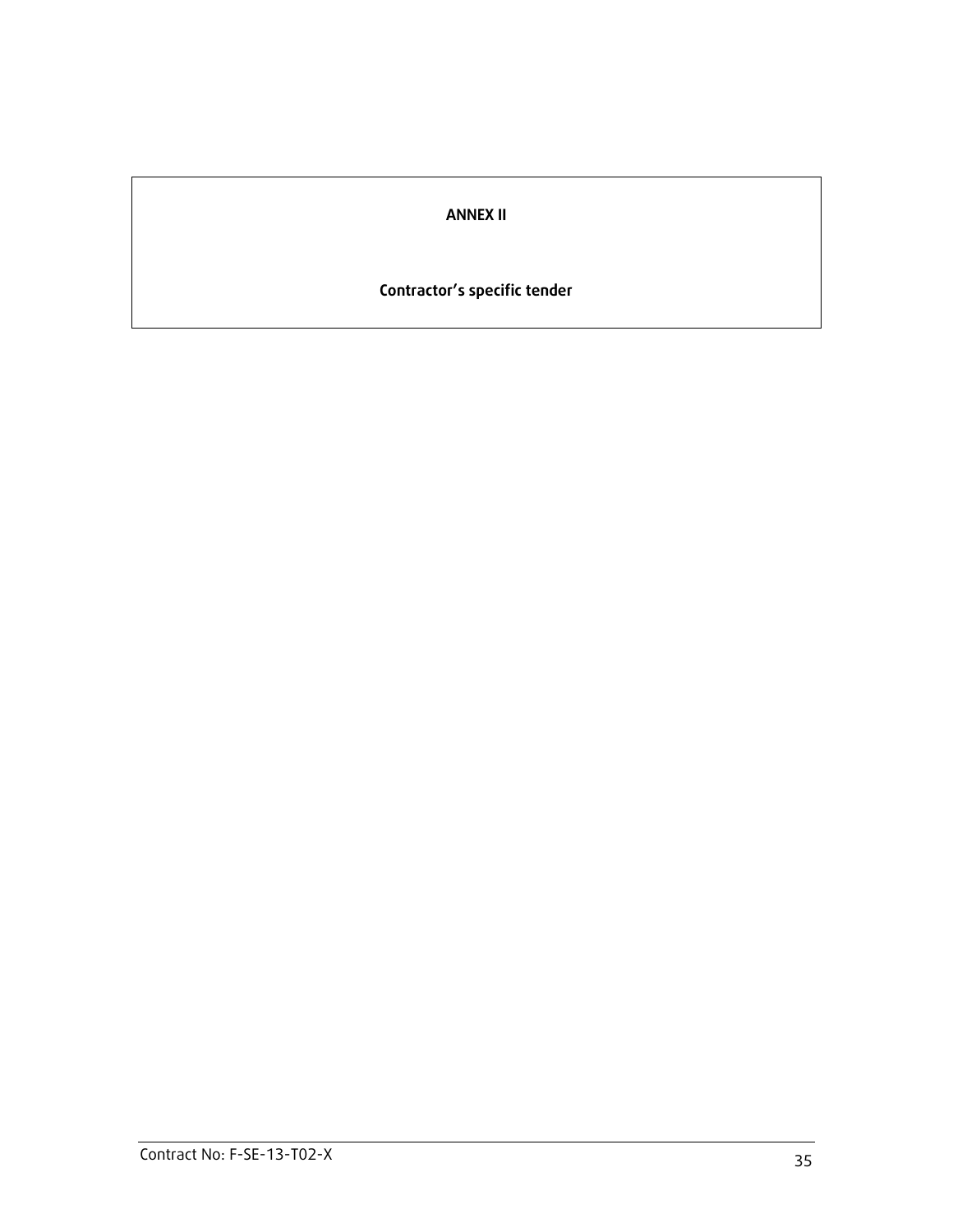### **ANNEX III**

### **Task Acceptance Form**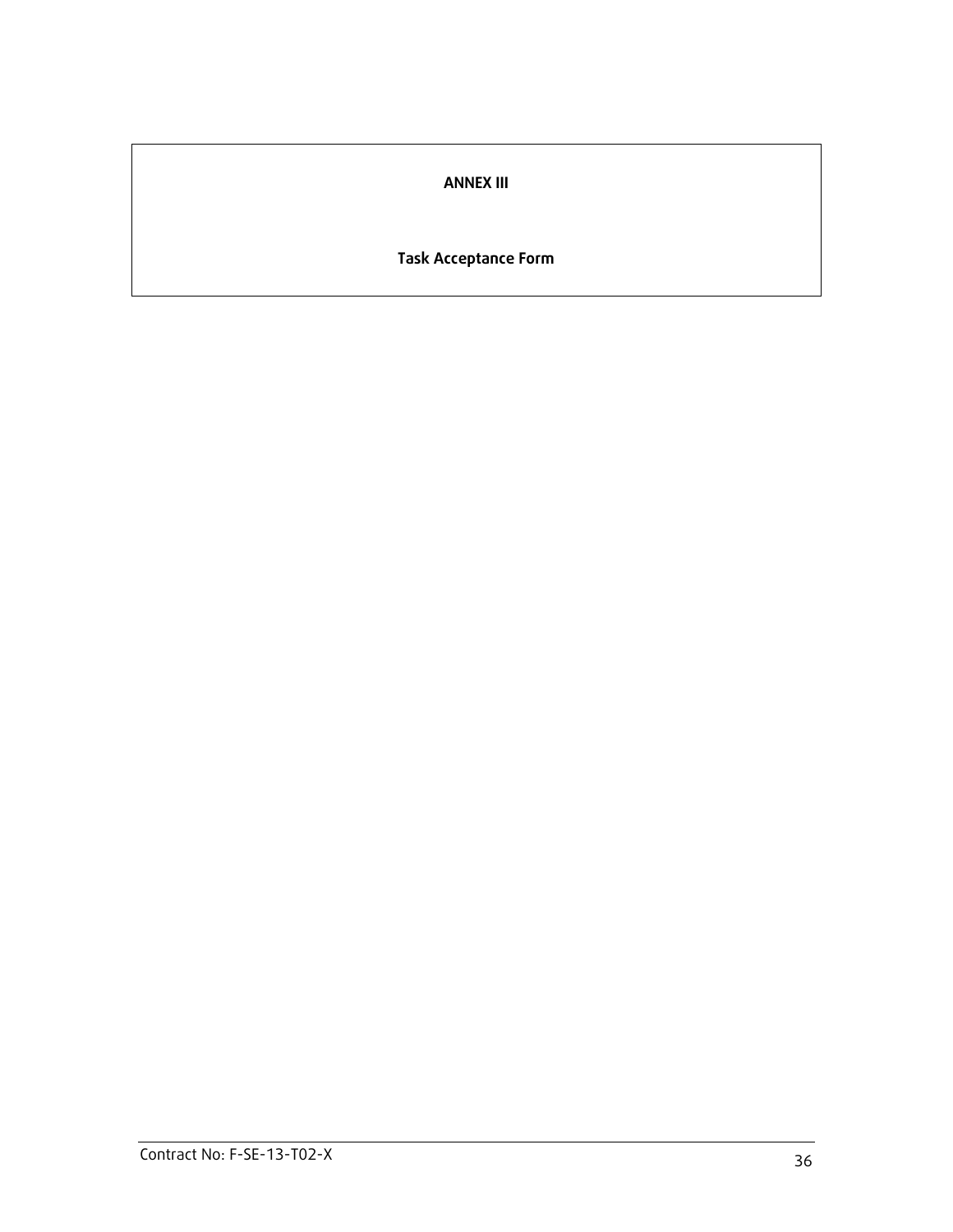#### **ANNEX III –TASK ACCEPTANCE FORM**

#### **FOR SPECIFIC CONTRACT No [to be completed]**

#### **UNDER FRAMEWORK CONTRACT No F-SE-13-T02-[to be completed]**

One original - duly signed - to be attached to the invoice.

| Deliverable: |  |
|--------------|--|

#### **SIGNING FOR WORK**

*To be filled in by the Contractor and the FRA:*

|                                                                                | Contractor | <b>FRA</b> |
|--------------------------------------------------------------------------------|------------|------------|
| Date of delivery/signing:                                                      |            |            |
| Person responsible for checking compliance with<br>the SC (in block capitals): |            |            |
| Comments:                                                                      |            |            |
| Date and signature:                                                            |            |            |

#### **ACCEPTANCE OF WORK**

*To be filled in by the FRA:*

| Person responsible for accepting the work:                     |  |
|----------------------------------------------------------------|--|
| Date and signature denoting final acceptance<br>and invoicing: |  |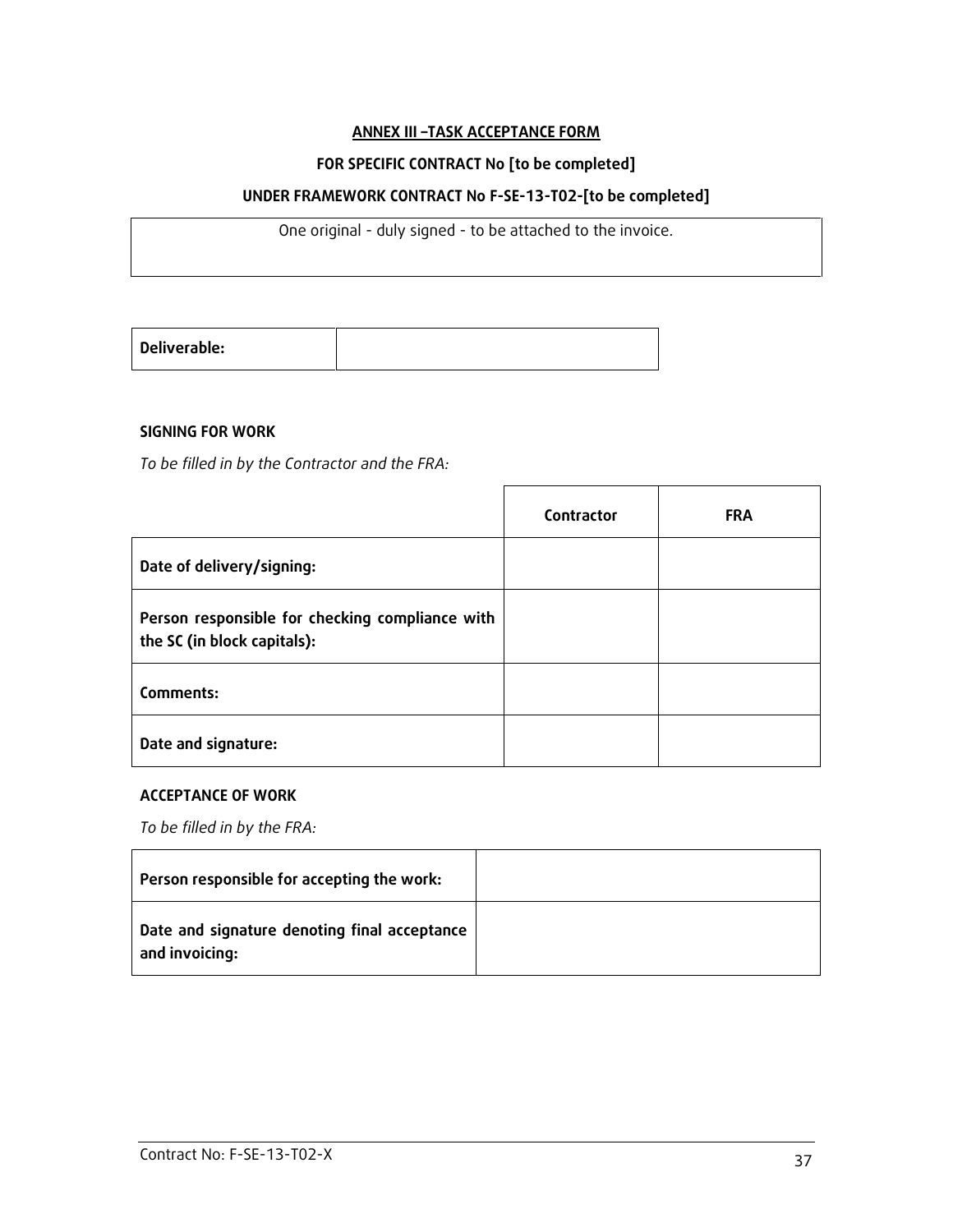**ANNEX I**

**Tender and Technical Specifications**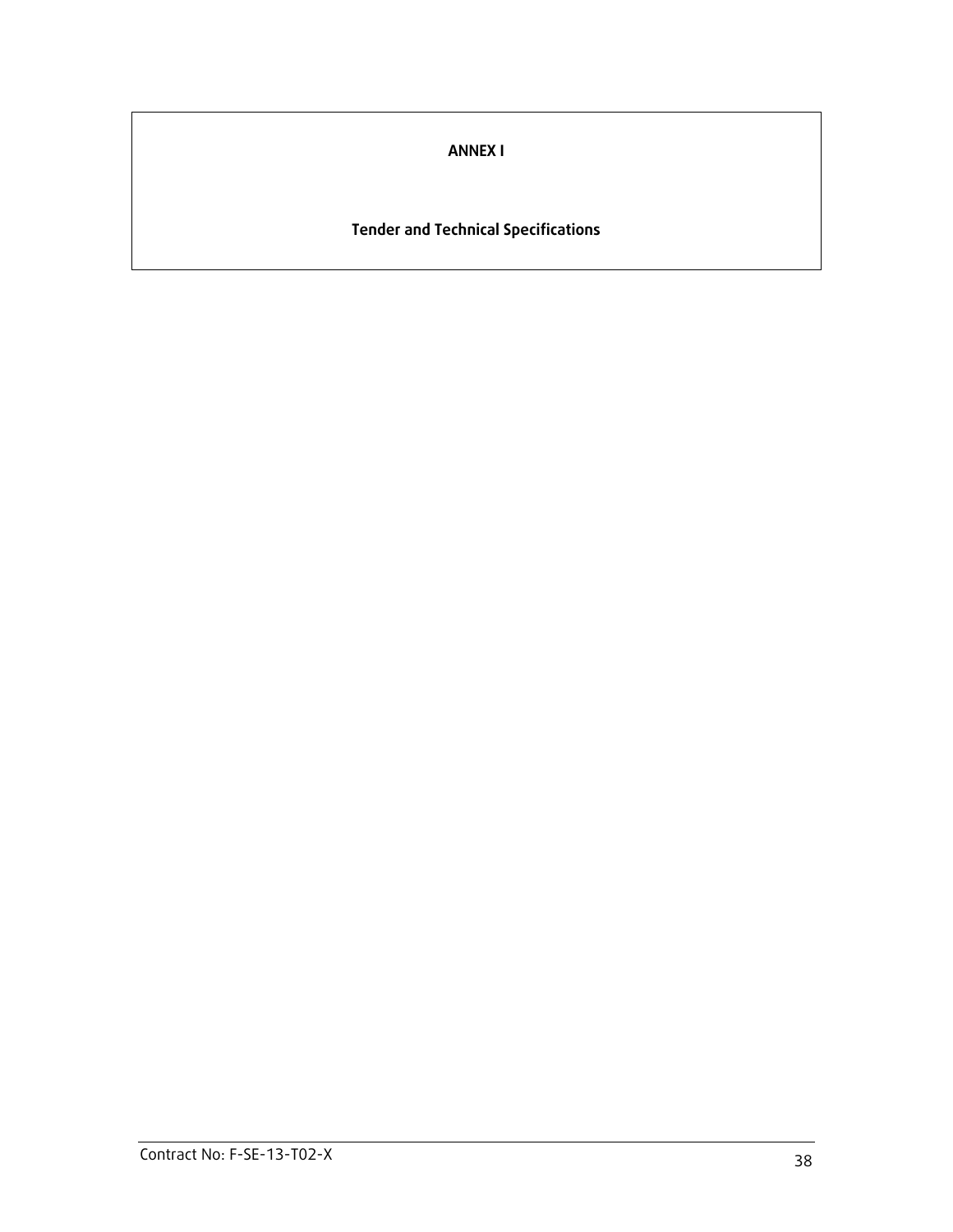#### **ANNEX II**

#### **Contractor's Tender**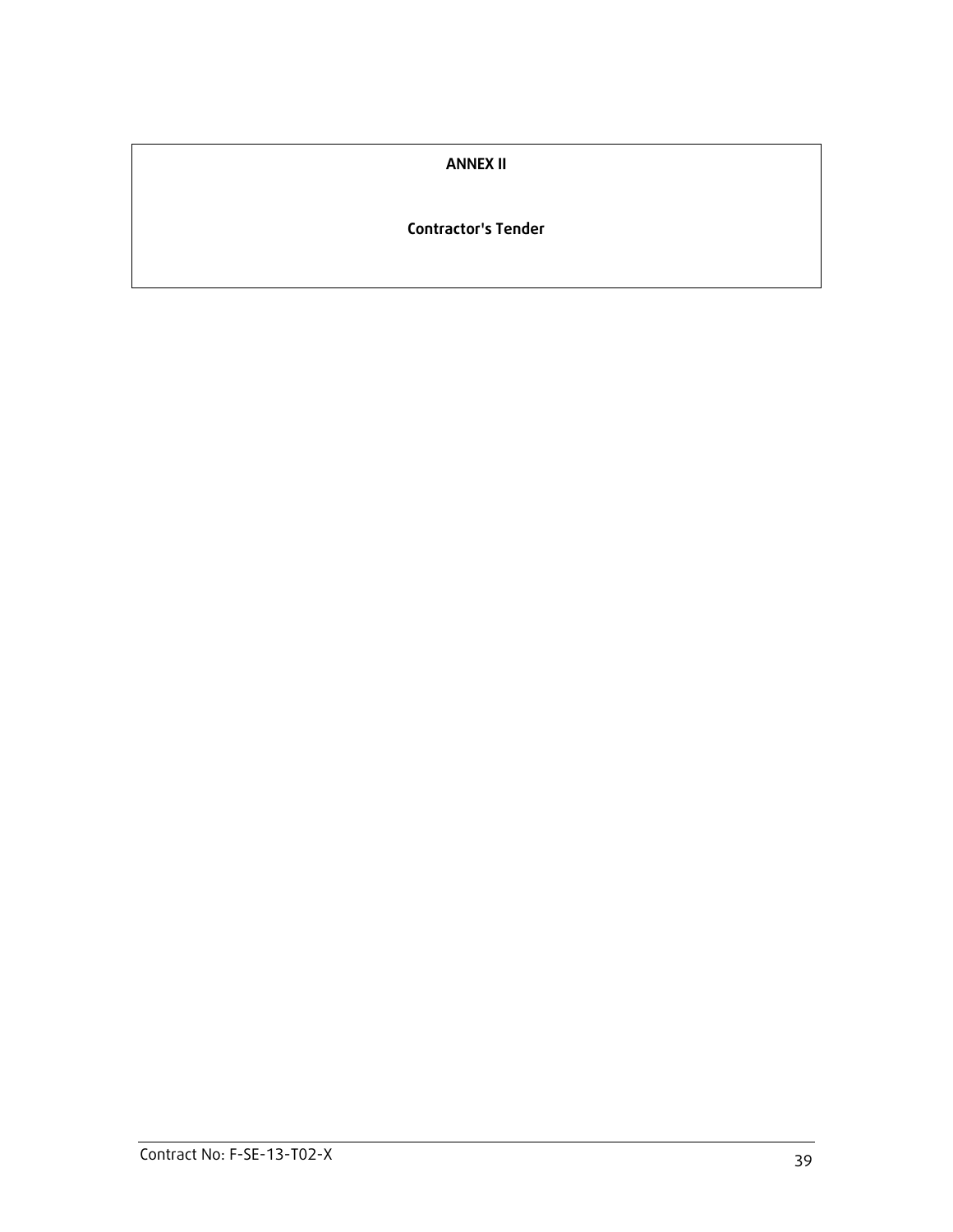**ANNEX III**

**Bank Identification Form and Legal Entities File**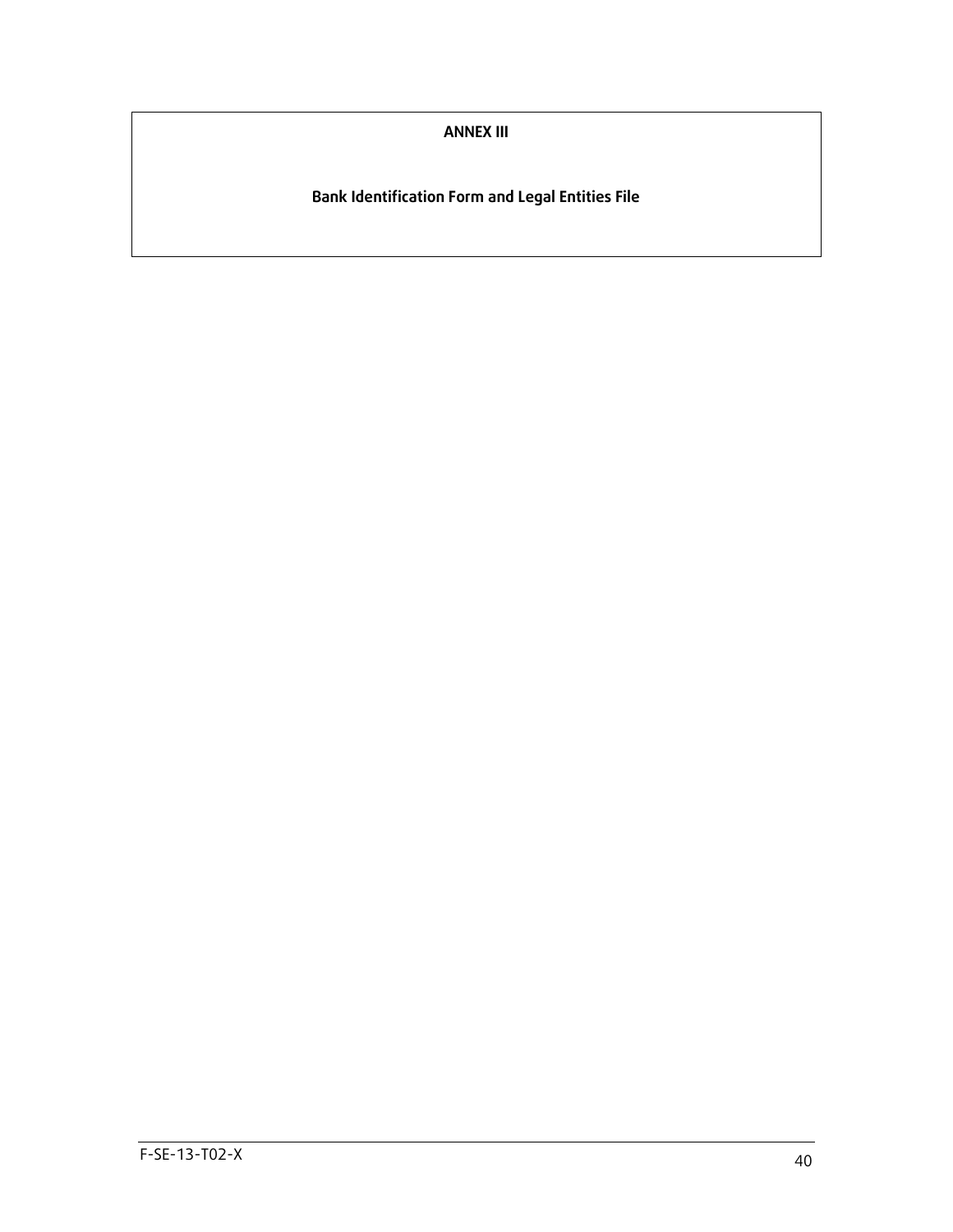### **ANNEX IV**

### **Pre-financing Guarantee Model**